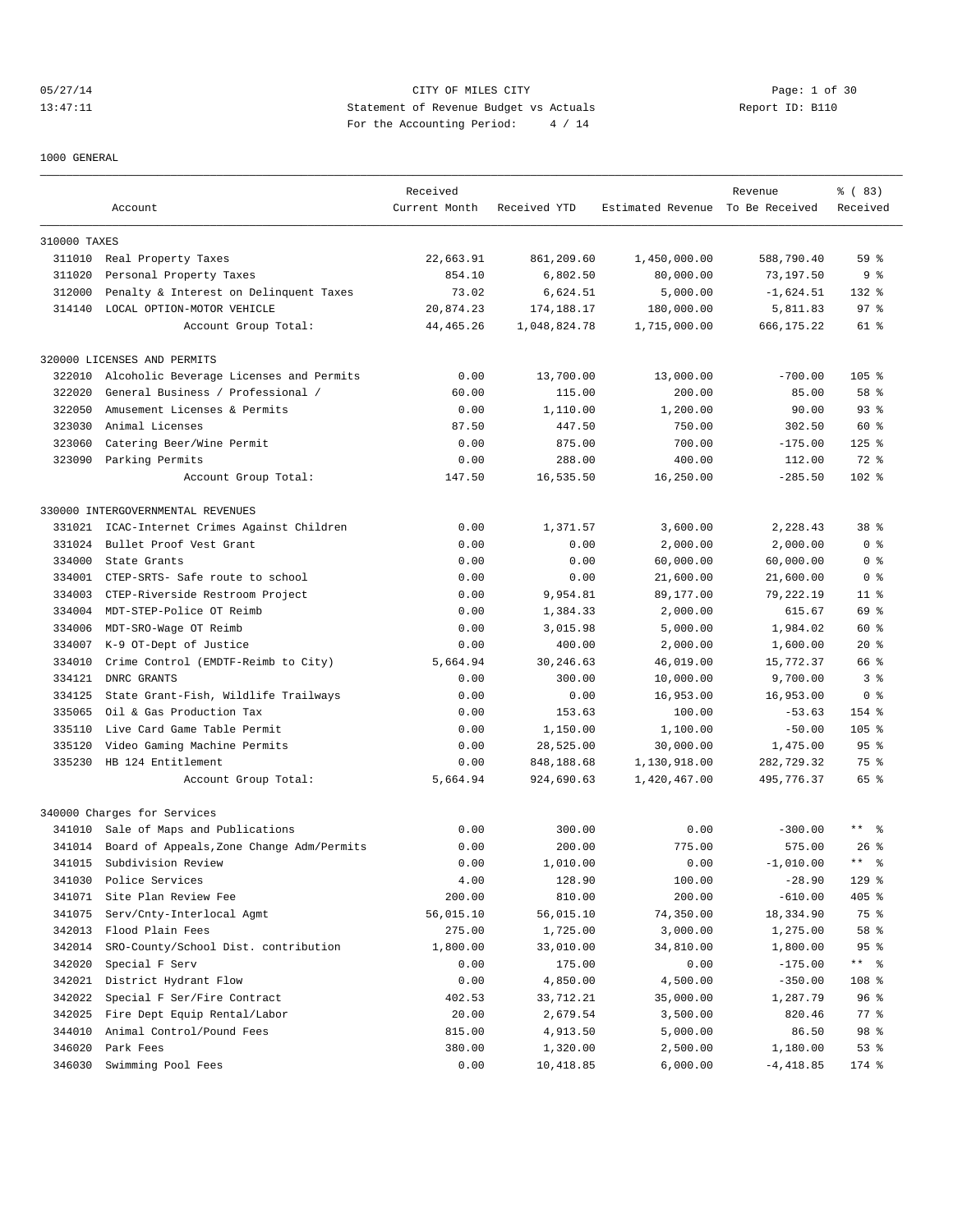## 05/27/14 Page: 2 of 30 13:47:11 Statement of Revenue Budget vs Actuals Report ID: B110 For the Accounting Period: 4 / 14

#### 1000 GENERAL

|        |                                       | Received      |              |                   | Revenue        | % (83)               |
|--------|---------------------------------------|---------------|--------------|-------------------|----------------|----------------------|
|        | Account                               | Current Month | Received YTD | Estimated Revenue | To Be Received | Received             |
|        | Account Group Total:                  | 59, 911.63    | 151,268.10   | 169,735.00        | 18,466.90      | 89 <sup>°</sup>      |
|        | 350000 FINES AND FORFEITURES          |               |              |                   |                |                      |
| 351030 | Fines/Surcharges/etc                  | 15, 385. 13   | 138,340.75   | 145,000.00        | 6,659.25       | 95 <sup>8</sup>      |
| 351035 | Animal Control Court Revenue          | 815.00        | 6,895.00     | 7,500.00          | 605.00         | $92$ $%$             |
| 351036 | Restitution Collection Fees           | 68.60         | 99.15        | 0.00              | $-99.15$       | $***$ %              |
|        | Account Group Total:                  | 16,268.73     | 145, 334, 90 | 152,500.00        | 7.165.10       | 95 <sup>8</sup>      |
|        | 360000 MISCELLANEOUS REVENUE          |               |              |                   |                |                      |
| 361005 | MidRivers Franchise Fees              | 21,808.08     | 85,032.99    | 105,000.00        | 19,967.01      | 81 %                 |
| 361010 | Land Rental                           | 100.00        | 32, 341.56   | 22,000.00         | $-10, 341.56$  | 147 %                |
| 361020 | Building Rentals                      | 1,349.99      | 13,499.90    | 16,000.00         | 2,500.10       | 84 %                 |
| 362020 | MISC REVENUE                          | 0.00          | 4,452.70     | 2,000.00          | $-2,452.70$    | $223$ $%$            |
| 365000 | Contributions and Donations           | 0.00          | 5,100.00     | 5,000.00          | $-100.00$      | 102 %                |
| 365010 | RIVERSIDE PARK BENCHES-DONATIONS      | 35.00         | 35.00        | 0.00              | $-35.00$       | $***$ $ \frac{6}{6}$ |
| 366040 | Misc.-BHS                             | 0.00          | 0.00         | 800.00            | 800.00         | 0 <sup>8</sup>       |
| 366050 | Sale of Junk/Salvage-PD cars          | 0.00          | 3,190.00     | 0.00              | $-3,190.00$    | $***$ %              |
|        | Account Group Total:                  | 23, 293.07    | 143,652.15   | 150,800.00        | 7,147.85       | 95 <sup>°</sup>      |
|        | 370000 INVESTMENT EARNINGS            |               |              |                   |                |                      |
|        | 371010 Investment Earnings            | 0.00          | 1,247.48     | 2,000.00          | 752.52         | $62$ $%$             |
|        | Account Group Total:                  | 0.00          | 1,247.48     | 2,000.00          | 752.52         | $62$ $%$             |
|        | 380000 OTHER FINANCING SOURCES        |               |              |                   |                |                      |
| 382020 | Compensation for Loss of Fixed Assets | 430.25        | 2,241.56     | 0.00              | $-2, 241.56$   | $***$ $\approx$      |
| 383000 | Interfund Operating Transfer          | 16,597.04     | 360,172.68   | 512,939.00        | 152,766.32     | 70 %                 |
|        | Account Group Total:                  | 17,027.29     | 362, 414.24  | 512,939.00        | 150,524.76     | 71.8                 |
|        | Total:<br>Fund                        | 166,778.42    | 2,793,967.78 | 4,139,691.00      | 1,345,723.22   | 67 <sup>8</sup>      |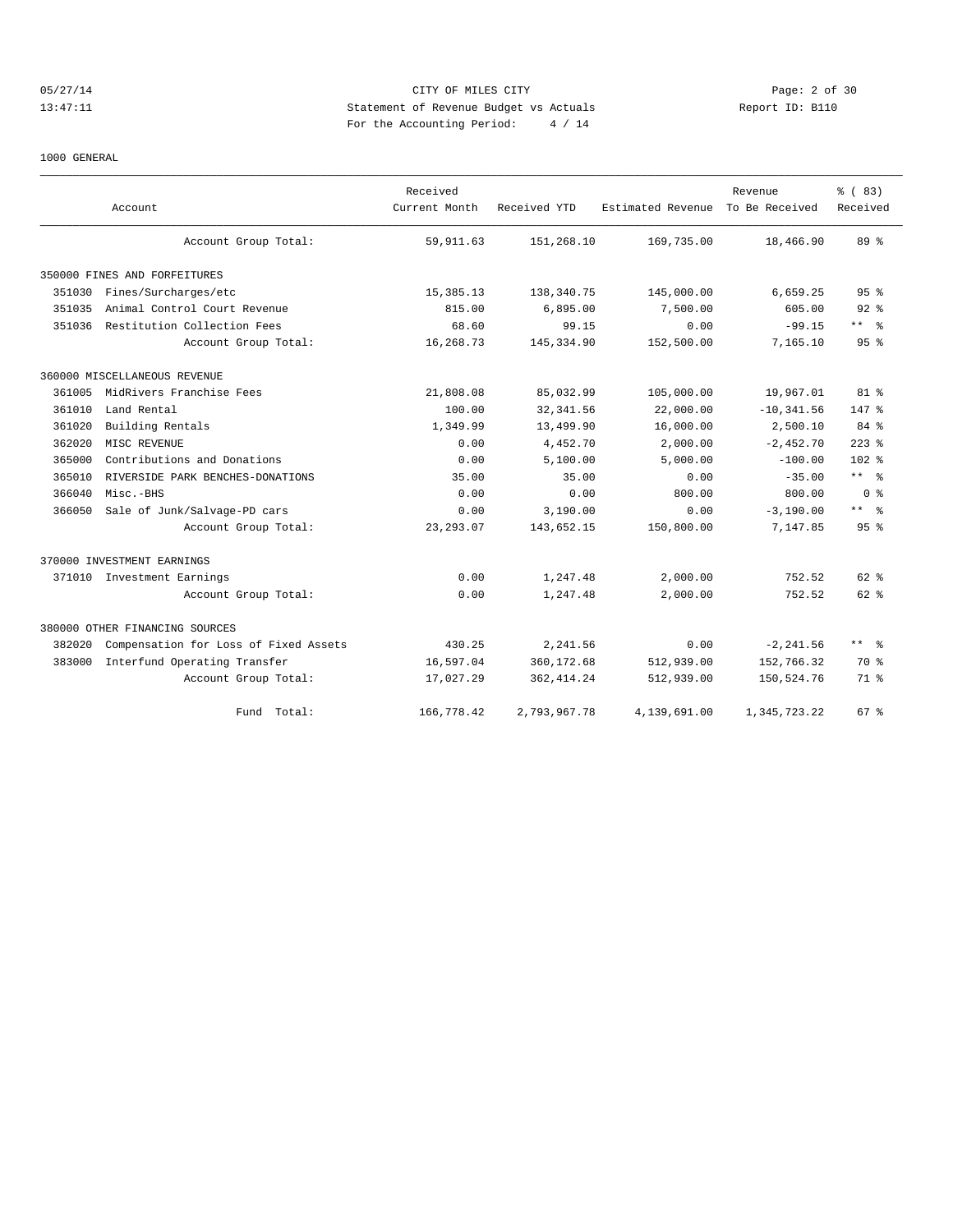## 05/27/14 Page: 3 of 30 13:47:11 Statement of Revenue Budget vs Actuals Report ID: B110 For the Accounting Period: 4 / 14

2220 LIBRARY

|        |                                   | Received      |              |                   | Revenue        | % (83)          |
|--------|-----------------------------------|---------------|--------------|-------------------|----------------|-----------------|
|        | Account                           | Current Month | Received YTD | Estimated Revenue | To Be Received | Received        |
|        | 340000 Charges for Services       |               |              |                   |                |                 |
| 341075 | Serv/Cnty-Interlocal Agmt         | 0.00          | 0.00         | 38,267.00         | 38,267.00      | 0 <sub>8</sub>  |
| 346070 | Library Fees                      | 232.80        | 3,186.05     | 4,000.00          | 813.95         | 80%             |
| 346074 | Book Sales                        | 60.25         | 554.35       | 400.00            | $-154.35$      | $139$ $%$       |
|        | Account Group Total:              | 293.05        | 3,740.40     | 42,667.00         | 38,926.60      | 9%              |
|        | 360000 MISCELLANEOUS REVENUE      |               |              |                   |                |                 |
| 362020 | MISC REVENUE                      | 0.00          | 111.74       | 0.00              | $-111.74$      | $***$ $\approx$ |
| 365035 | Donation-Library Board of Trustee | 0.00          | 4,647.46     | 0.00              | $-4,647.46$    | $***$ $\approx$ |
|        | Account Group Total:              | 0.00          | 4,759.20     | 0.00              | $-4,759.20$    | $***$ $ -$      |
|        | 380000 OTHER FINANCING SOURCES    |               |              |                   |                |                 |
| 383000 | Interfund Operating Transfer      | 23,623.91     | 236,239.10   | 283,487.00        | 47,247.90      | 83 %            |
|        | Account Group Total:              | 23,623.91     | 236, 239.10  | 283,487.00        | 47,247.90      | 83 %            |
|        | Fund Total:                       | 23,916.96     | 244,738.70   | 326,154.00        | 81, 415.30     | 75 %            |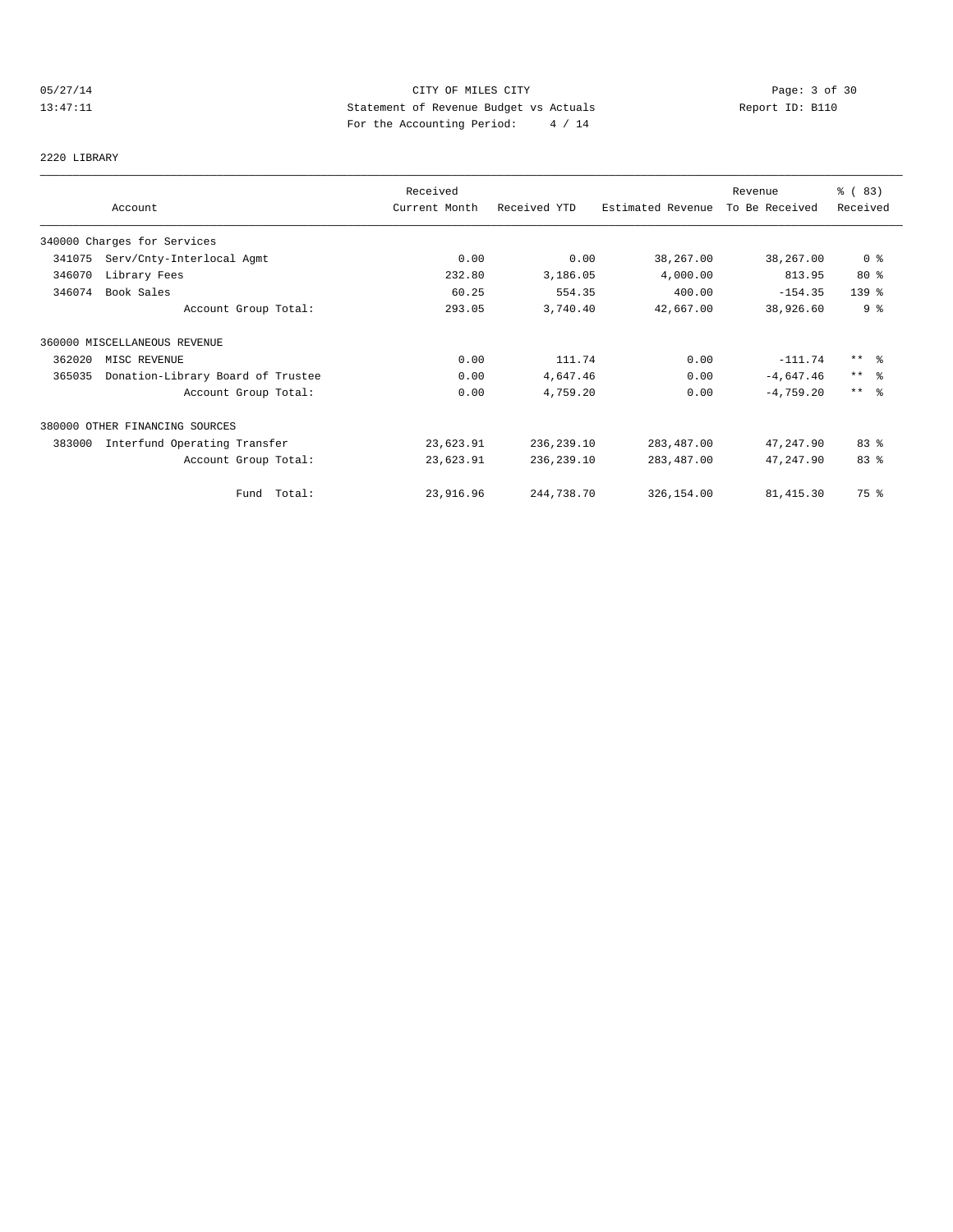## 05/27/14 CITY OF MILES CITY Page: 4 of 30<br>13:47:11 Statement of Revenue Budget vs Actuals Report ID: B110<br>Por the Accumular Deviced: A (11) Statement of Revenue Budget vs Actuals 13:47:11 Statement of Revenue Budget vs Actuals Report ID: B110 For the Accounting Period: 4 / 14

#### 2260 EMERGENCY DISASTER

|              |                                        | Received      |              |                   | Revenue        | % (83)          |
|--------------|----------------------------------------|---------------|--------------|-------------------|----------------|-----------------|
|              | Account                                | Current Month | Received YTD | Estimated Revenue | To Be Received | Received        |
| 310000 TAXES |                                        |               |              |                   |                |                 |
| 311010       | Real Property Taxes                    | 0.00          | 84.24        | 0.00              | $-84.24$       | $***$ $\approx$ |
| 311020       | Personal Property Taxes                | 0.00          | 2.09         | 0.00              | $-2.09$        | $***$ $\approx$ |
| 312000       | Penalty & Interest on Delinquent Taxes | 0.70          | 49.60        | 0.00              | $-49.60$       | $***$ $\approx$ |
|              | Account Group Total:                   | 0.70          | 135.93       | 0.00              | $-135.93$      | $***$ $ -$      |
|              | 330000 INTERGOVERNMENTAL REVENUES      |               |              |                   |                |                 |
| 331113       | FEMA -Projects                         | 0.00          | 71,634.00    | 0.00              | $-71,634.00$   | $***$ %         |
|              | Account Group Total:                   | 0.00          | 71,634.00    | 0.00              | $-71,634.00$   | $***$ %         |
|              | Total:<br>Fund                         | 0.70          | 71,769.93    | 0.00              | $-71, 769, 93$ | $***$ $\approx$ |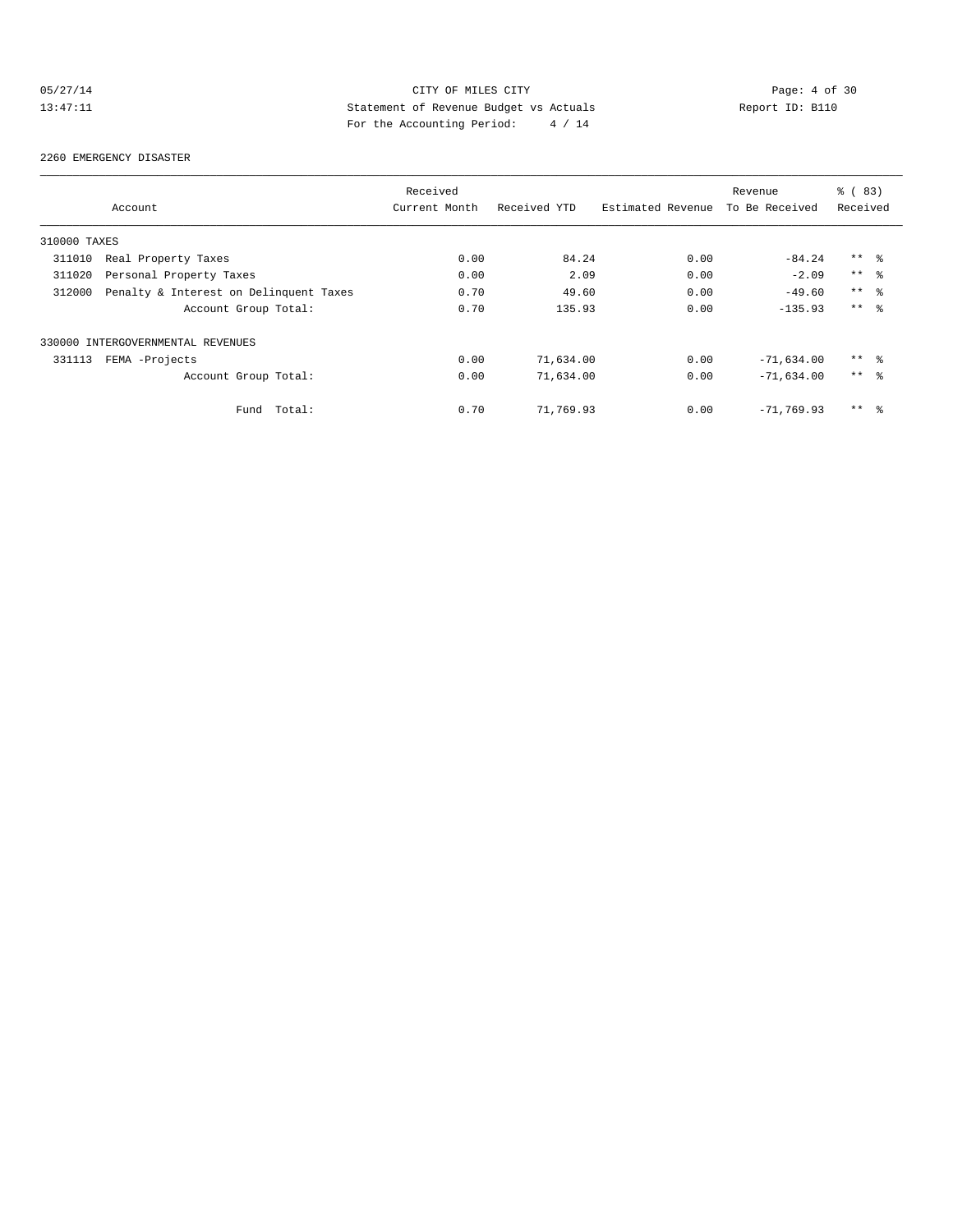## 05/27/14 CITY OF MILES CITY Page: 5 of 30 13:47:11 Statement of Revenue Budget vs Actuals Report ID: B110<br>Report ID: B110 For the Accounting Period: 4 / 14

#### 2270 Health

|                                        | Received      |              |                   | Revenue        | % (83)         |
|----------------------------------------|---------------|--------------|-------------------|----------------|----------------|
| Account                                | Current Month | Received YTD | Estimated Revenue | To Be Received | Received       |
| 340000 Charges for Services            |               |              |                   |                |                |
| Health Inspection Fees<br>344030       | 0.00          | 325.00       | 15,000.00         | 14,675.00      | 2 <sup>8</sup> |
| Account Group Total:                   | 0.00          | 325.00       | 15,000.00         | 14,675.00      | 2 <sup>°</sup> |
| 380000 OTHER FINANCING SOURCES         |               |              |                   |                |                |
| Interfund Operating Transfer<br>383000 | 0.00          | 30,000.00    | 30,000.00         | 0.00           | $100*$         |
| Account Group Total:                   | 0.00          | 30,000.00    | 30,000.00         | 0.00           | $100*$         |
| Total:<br>Fund                         | 0.00          | 30,325.00    | 45,000.00         | 14,675.00      | $67$ $%$       |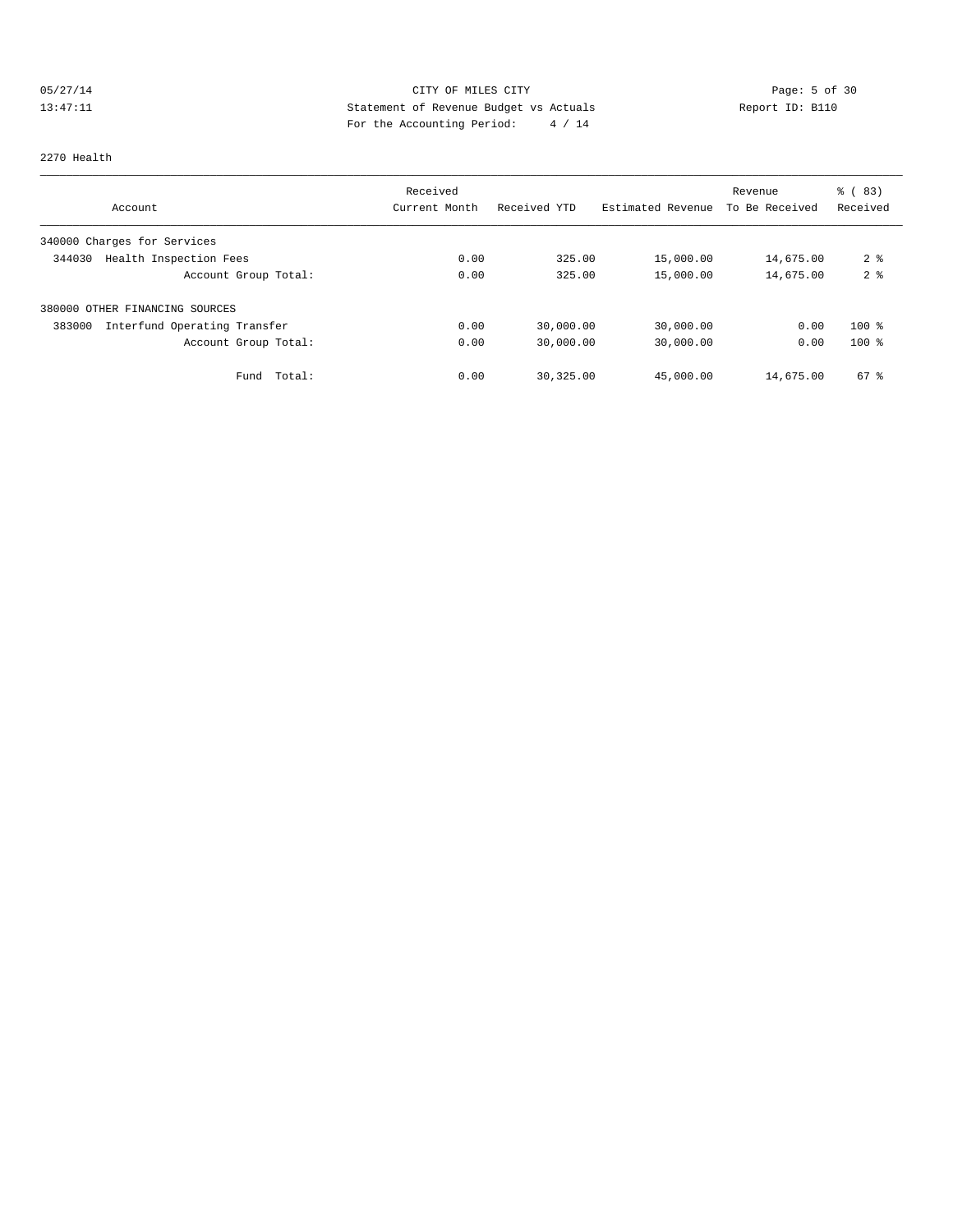## 05/27/14 Page: 6 of 30 13:47:11 Statement of Revenue Budget vs Actuals Report ID: B110 For the Accounting Period: 4 / 14

2372 Permissive Medical Levy

|              | Account                                | Received<br>Current Month | Received YTD | Estimated Revenue | Revenue<br>To Be Received | % (83)<br>Received |
|--------------|----------------------------------------|---------------------------|--------------|-------------------|---------------------------|--------------------|
| 310000 TAXES |                                        |                           |              |                   |                           |                    |
| 311010       | Real Property Taxes                    | 2,243.31                  | 84,225.48    | 91,209.00         | 6,983.52                  | $92$ %             |
| 311020       | Personal Property Taxes                | 84.55                     | 661.79       | 2,545.00          | 1,883.21                  | $26$ $%$           |
| 312000       | Penalty & Interest on Delinquent Taxes | 2.44                      | 210.71       | 0.00              | $-210.71$                 | ** %               |
|              | Account Group Total:                   | 2,330.30                  | 85,097.98    | 93,754.00         | 8,656.02                  | $91$ %             |
|              | Total:<br>Fund                         | 2,330.30                  | 85,097.98    | 93,754.00         | 8,656.02                  | $91$ %             |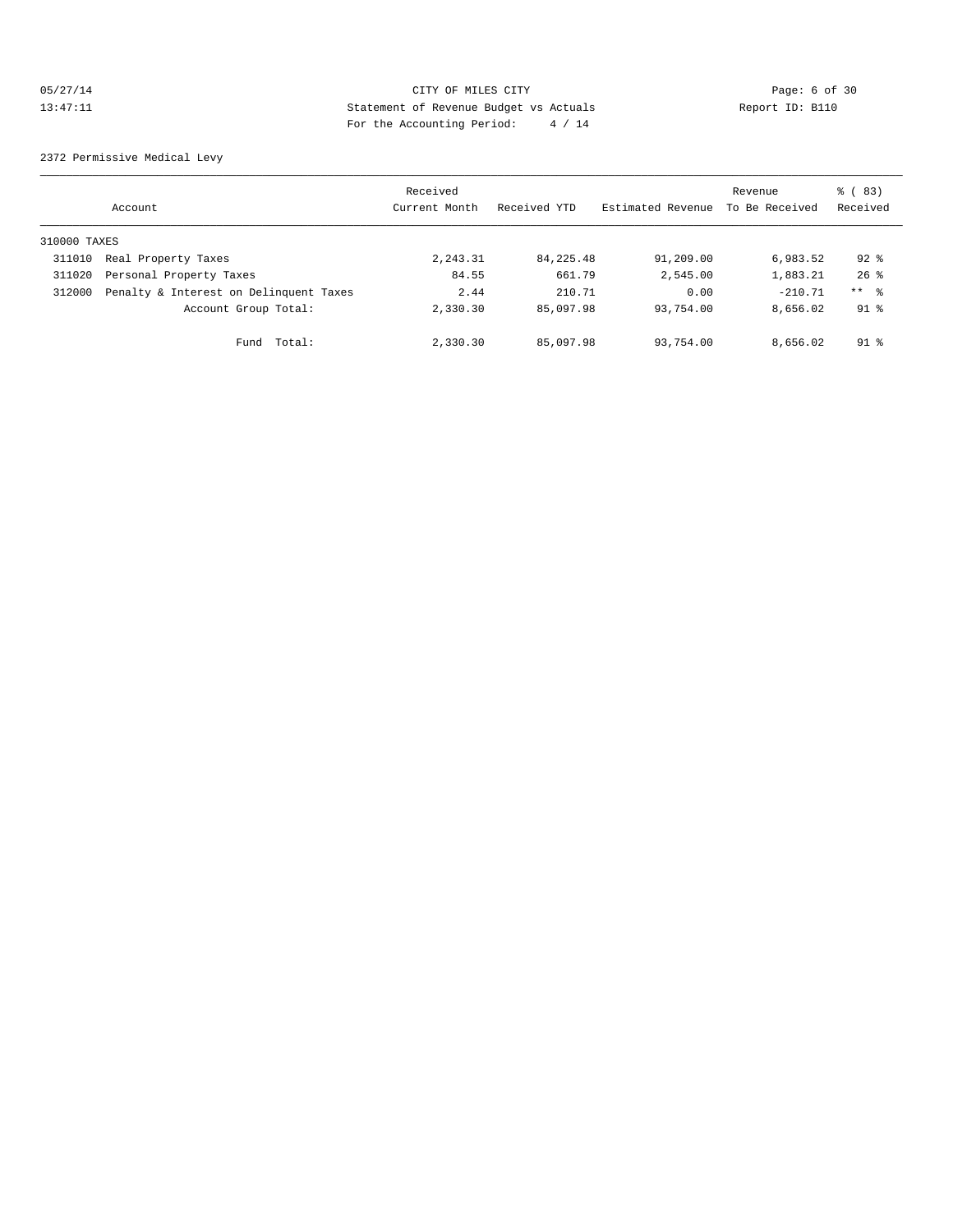## 05/27/14 CITY OF MILES CITY Page: 7 of 30<br>13:47:11 Statement of Revenue Budget vs Actuals Report ID: B110<br>Por the Accumular Deviced: A (11) Statement of Revenue Budget vs Actuals 13:47:11 Statement of Revenue Budget vs Actuals Report ID: B110 For the Accounting Period: 4 / 14

#### 2394 BUILDING CODE ENFORCEMENT

| Account                              | Received<br>Current Month | Received YTD | Estimated Revenue | Revenue<br>To Be Received | % (83)<br>Received  |
|--------------------------------------|---------------------------|--------------|-------------------|---------------------------|---------------------|
| 320000 LICENSES AND PERMITS          |                           |              |                   |                           |                     |
| Building & Related Permits<br>323010 | 40,969.18                 | 119,193.40   | 75,000.00         | $-44, 193, 40$            | $159$ %             |
| Account Group Total:                 | 40,969.18                 | 119,193.40   | 75,000.00         | $-44, 193, 40$            | $159$ $%$           |
| Fund Total:                          | 40,969.18                 | 119,193.40   | 75,000.00         | $-44, 193, 40$            | $159$ $\frac{6}{5}$ |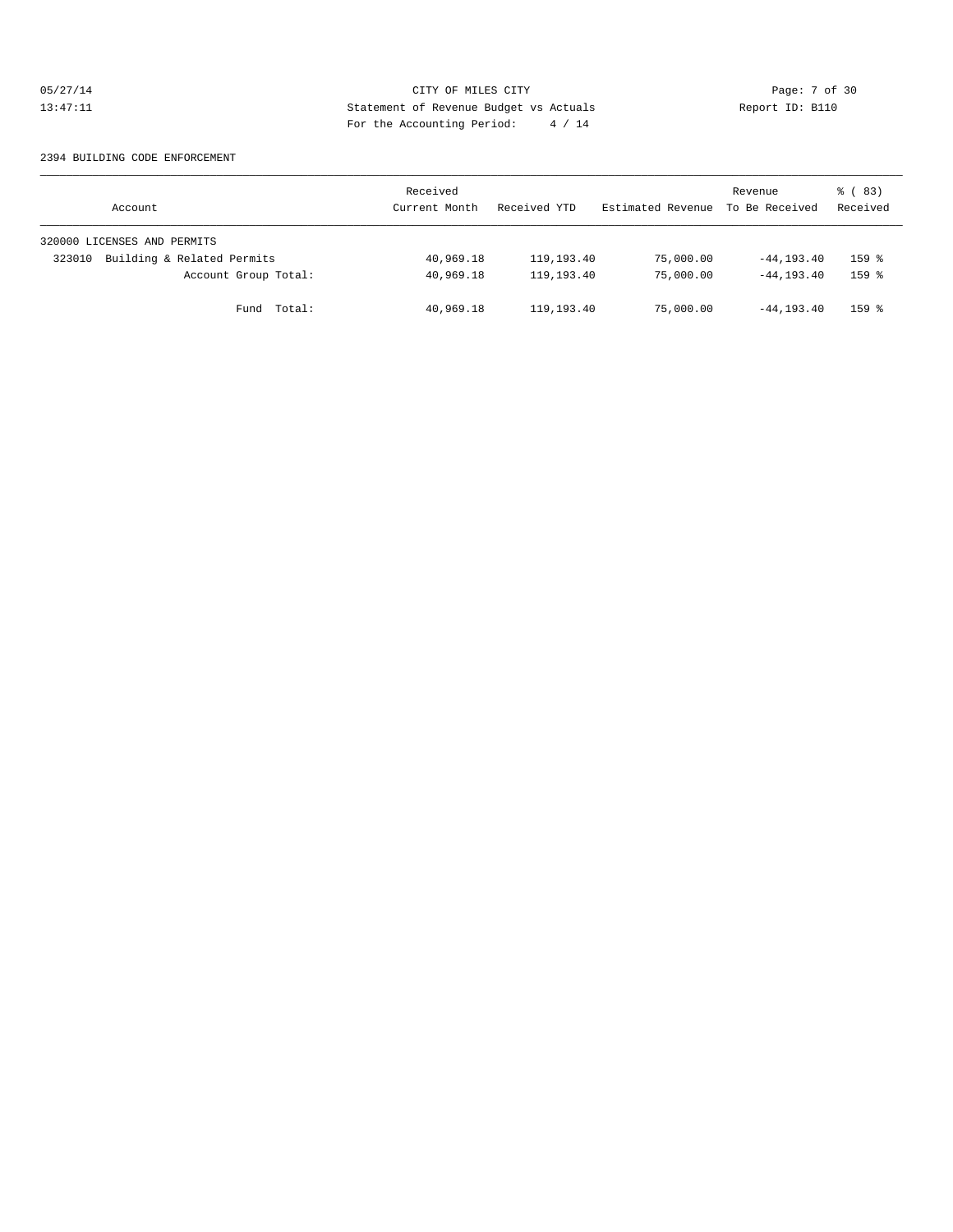## 05/27/14 Page: 8 of 30 13:47:11 Statement of Revenue Budget vs Actuals Report ID: B110 For the Accounting Period: 4 / 14

2400 LTG M D#165-(Gen City)

|        |                                          | Received      |              |                   | Revenue        | % (83)    |
|--------|------------------------------------------|---------------|--------------|-------------------|----------------|-----------|
|        | Account                                  | Current Month | Received YTD | Estimated Revenue | To Be Received | Received  |
|        | 360000 MISCELLANEOUS REVENUE             |               |              |                   |                |           |
| 363010 | Maintenance Assessments                  | 2,510.91      | 105,260.21   | 149,556.00        | 44,295.79      | 70 %      |
| 363040 | Penalty & Interest on Deling Assessments | 12.43         | 1,358.39     | 500.00            | $-858.39$      | $272$ $%$ |
|        | Account Group Total:                     | 2,523.34      | 106,618.60   | 150,056.00        | 43, 437. 40    | 71 %      |
|        | 370000 INVESTMENT EARNINGS               |               |              |                   |                |           |
| 371010 | Investment Earnings                      | 0.00          | 51.70        | 100.00            | 48.30          | $52$ $%$  |
|        | Account Group Total:                     | 0.00          | 51.70        | 100.00            | 48.30          | $52$ $%$  |
|        | Total:<br>Fund                           | 2,523.34      | 106,670.30   | 150,156.00        | 43,485.70      | 71 %      |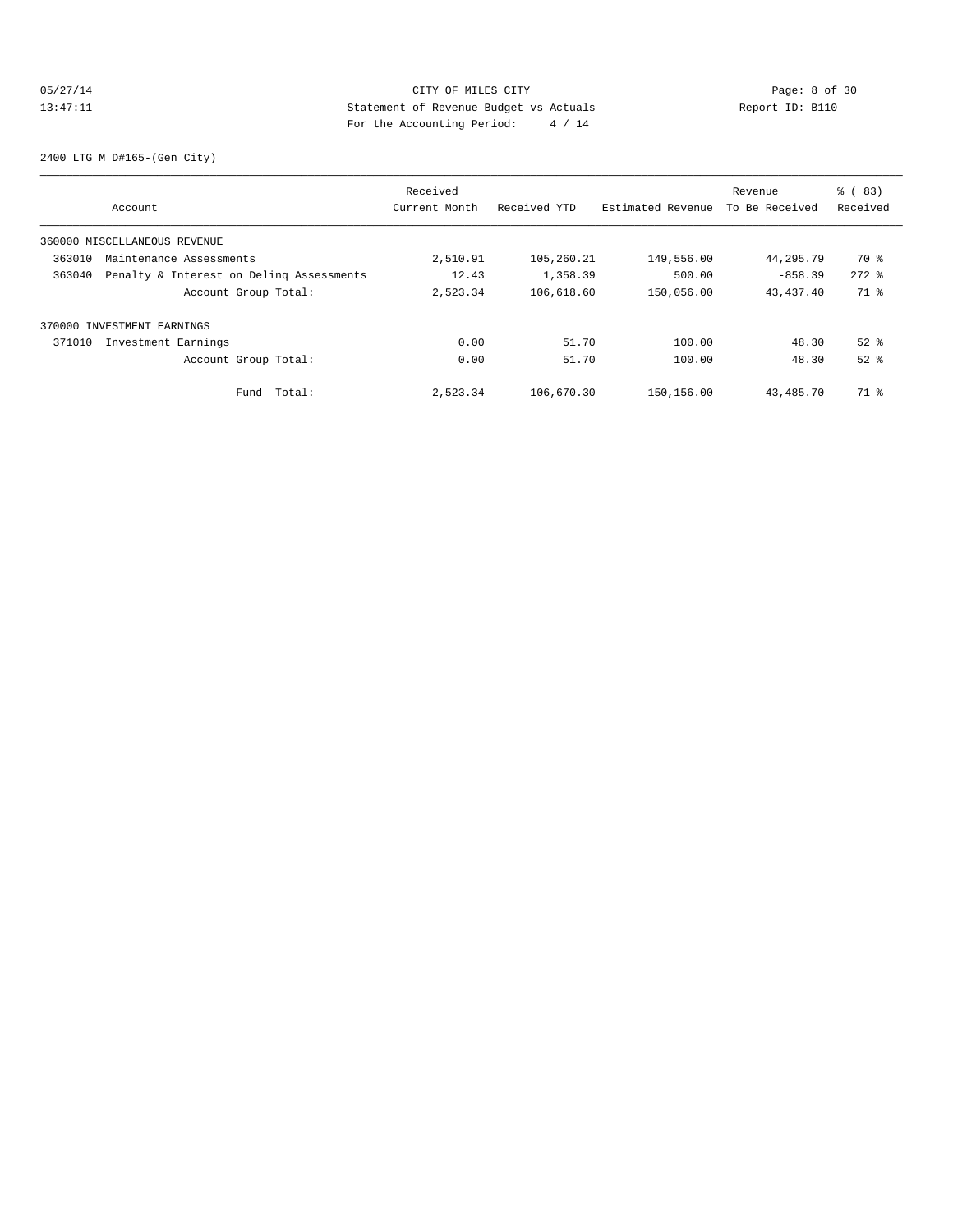## 05/27/14 CITY OF MILES CITY Page: 9 of 30<br>13:47:11 Statement of Revenue Budget vs Actuals Report ID: B110<br>Por the Assembly Poriod: 4/14 13:47:11 Statement of Revenue Budget vs Actuals Report ID: B110 For the Accounting Period: 4 / 14

2420 LTG M D#167-(MilesAddn Etc)

|        |                                          | Received      |              |                   | Revenue        | $\frac{6}{6}$ (83) |
|--------|------------------------------------------|---------------|--------------|-------------------|----------------|--------------------|
|        | Account                                  | Current Month | Received YTD | Estimated Revenue | To Be Received | Received           |
|        | 360000 MISCELLANEOUS REVENUE             |               |              |                   |                |                    |
| 363010 | Maintenance Assessments                  | 161.12        | 17,203.89    | 27, 235.00        | 10,031.11      | 63 %               |
| 363040 | Penalty & Interest on Deling Assessments | 0.80          | 256.17       | 100.00            | $-156.17$      | $256$ $%$          |
|        | Account Group Total:                     | 161.92        | 17,460.06    | 27,335.00         | 9,874.94       | 64 %               |
|        | 370000 INVESTMENT EARNINGS               |               |              |                   |                |                    |
| 371010 | Investment Earnings                      | 0.00          | 10.54        | 0.00              | $-10.54$       | ** %               |
|        | Account Group Total:                     | 0.00          | 10.54        | 0.00              | $-10.54$       | $***$ %            |
|        | Total:<br>Fund                           | 161.92        | 17,470.60    | 27,335.00         | 9,864.40       | 64 %               |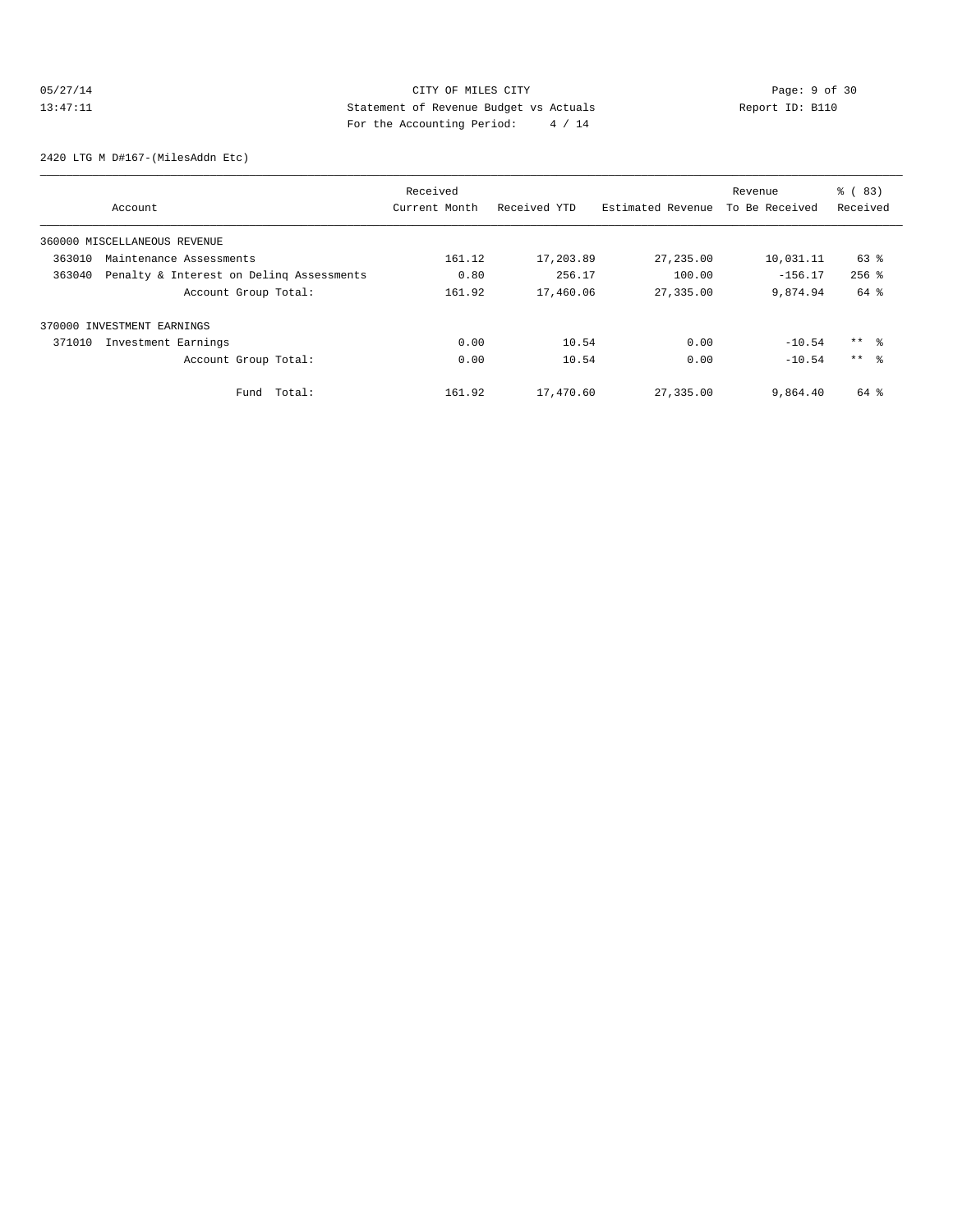## 05/27/14 Page: 10 of 30 13:47:11 Statement of Revenue Budget vs Actuals Report ID: B110<br>Report ID: B110 For the Accounting Period: 4 / 14

2430 LTG M D#171-(Balsam Est)

|                                                    | Received      |              |                   | Revenue        | % (83)          |
|----------------------------------------------------|---------------|--------------|-------------------|----------------|-----------------|
| Account                                            | Current Month | Received YTD | Estimated Revenue | To Be Received | Received        |
| 360000 MISCELLANEOUS REVENUE                       |               |              |                   |                |                 |
| 363010<br>Maintenance Assessments                  | 15.97         | 1,534.35     | 2,604.00          | 1,069.65       | 59 <sup>8</sup> |
| 363040<br>Penalty & Interest on Deling Assessments | 0.08          | 3.01         | 0.00              | $-3.01$        | $***$ $ -$      |
| Account Group Total:                               | 16.05         | 1,537.36     | 2,604.00          | 1,066.64       | 59 <sup>°</sup> |
| 370000 INVESTMENT EARNINGS                         |               |              |                   |                |                 |
| 371010<br>Investment Earnings                      | 0.00          | 0.79         | 0.00              | $-0.79$        | $***$ %         |
| Account Group Total:                               | 0.00          | 0.79         | 0.00              | $-0.79$        | $***$ $\approx$ |
| Total:<br>Fund                                     | 16.05         | 1,538.15     | 2,604.00          | 1,065.85       | 59 <sup>°</sup> |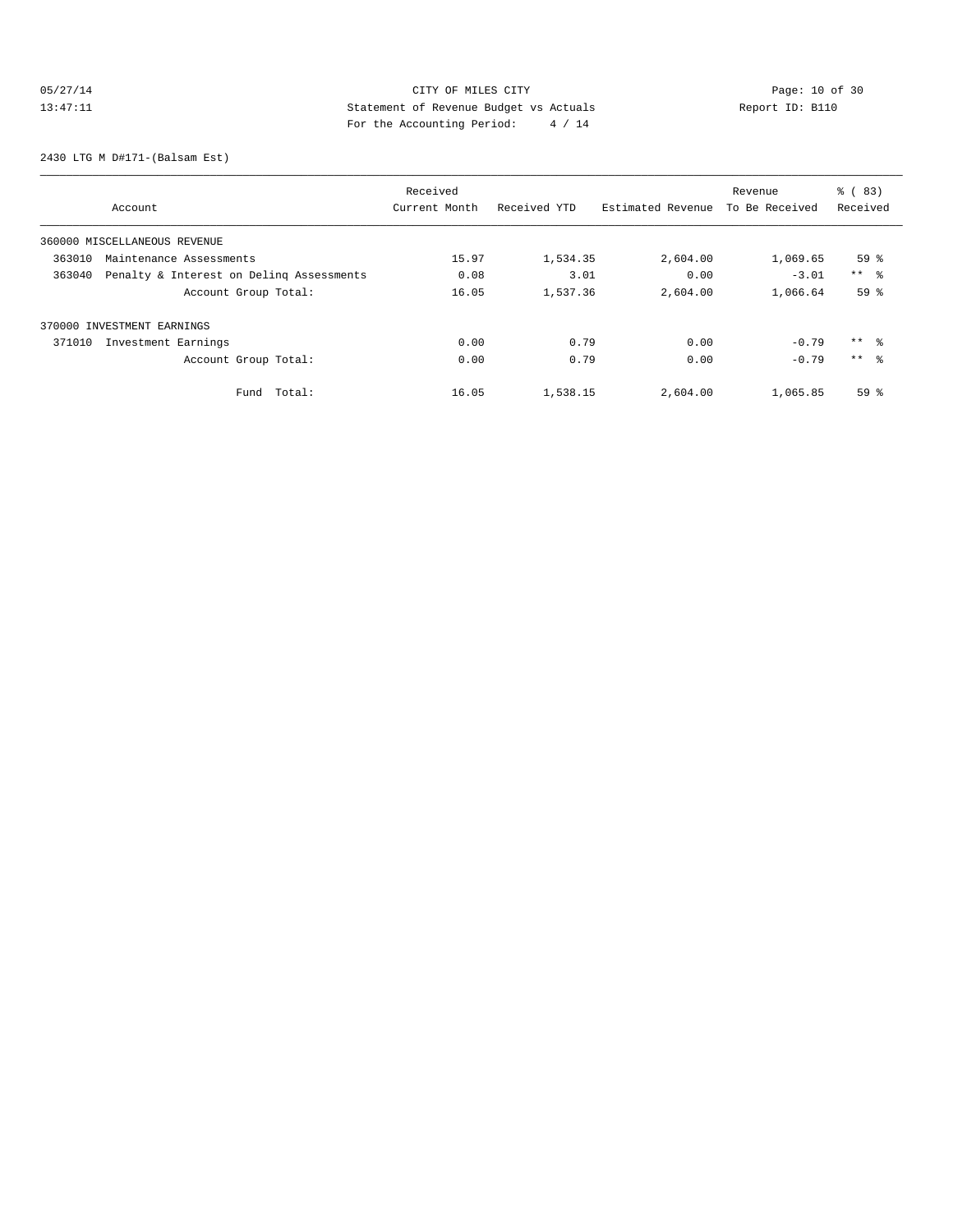## 05/27/14 Page: 11 of 30 13:47:11 Statement of Revenue Budget vs Actuals Report ID: B110<br>Report ID: B110 For the Accounting Period: 4 / 14

2440 LTG M D#172-(Main Str)

|        |                                          | Received      |              |                   | Revenue        | % (83)             |
|--------|------------------------------------------|---------------|--------------|-------------------|----------------|--------------------|
|        | Account                                  | Current Month | Received YTD | Estimated Revenue | To Be Received | Received           |
|        | 360000 MISCELLANEOUS REVENUE             |               |              |                   |                |                    |
| 363010 | Maintenance Assessments                  | 80.36         | 6,225.85     | 8,393.00          | 2,167.15       | 74 %               |
| 363040 | Penalty & Interest on Deling Assessments | 0.40          | 149.81       | 100.00            | $-49.81$       | $150*$             |
|        | Account Group Total:                     | 80.76         | 6,375.66     | 8,493.00          | 2, 117, 34     | 75 %               |
|        | 370000 INVESTMENT EARNINGS               |               |              |                   |                |                    |
| 371010 | Investment Earnings                      | 0.00          | 12.70        | 50.00             | 37.30          | $25$ $\frac{6}{5}$ |
|        | Account Group Total:                     | 0.00          | 12.70        | 50.00             | 37.30          | $25$ $%$           |
|        | Total:<br>Fund                           | 80.76         | 6,388.36     | 8,543.00          | 2,154.64       | 75 %               |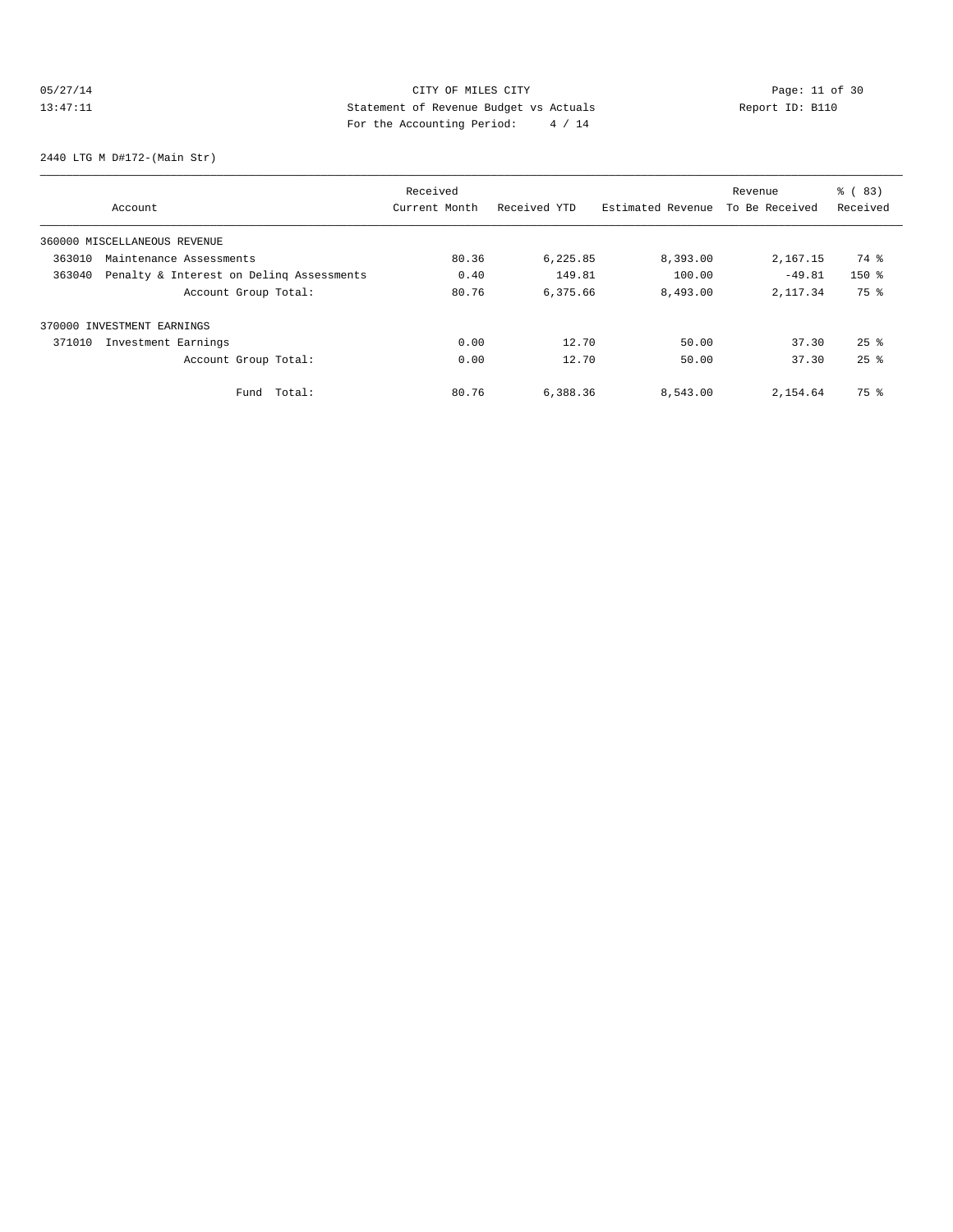## 05/27/14 Page: 12 of 30 13:47:11 Statement of Revenue Budget vs Actuals Report ID: B110 For the Accounting Period: 4 / 14

2450 LTG M D#195-(SG-Trico)

|                                                    | Received      |              |                   | Revenue        | % (83)          |
|----------------------------------------------------|---------------|--------------|-------------------|----------------|-----------------|
| Account                                            | Current Month | Received YTD | Estimated Revenue | To Be Received | Received        |
| 360000 MISCELLANEOUS REVENUE                       |               |              |                   |                |                 |
| 363010<br>Maintenance Assessments                  | 93.56         | 3,468.60     | 6,114.00          | 2,645.40       | 57%             |
| Penalty & Interest on Deling Assessments<br>363040 | 0.46          | 6.47         | 0.00              | $-6.47$        | $***$ $ -$      |
| Account Group Total:                               | 94.02         | 3,475.07     | 6,114.00          | 2,638.93       | 57 <sup>8</sup> |
| 370000 INVESTMENT EARNINGS                         |               |              |                   |                |                 |
| 371010<br>Investment Earnings                      | 0.00          | 1.11         | 0.00              | $-1.11$        | $***$ %         |
| Account Group Total:                               | 0.00          | 1.11         | 0.00              | $-1.11$        | $***$ %         |
| Total:<br>Fund                                     | 94.02         | 3,476.18     | 6,114.00          | 2,637.82       | $57*$           |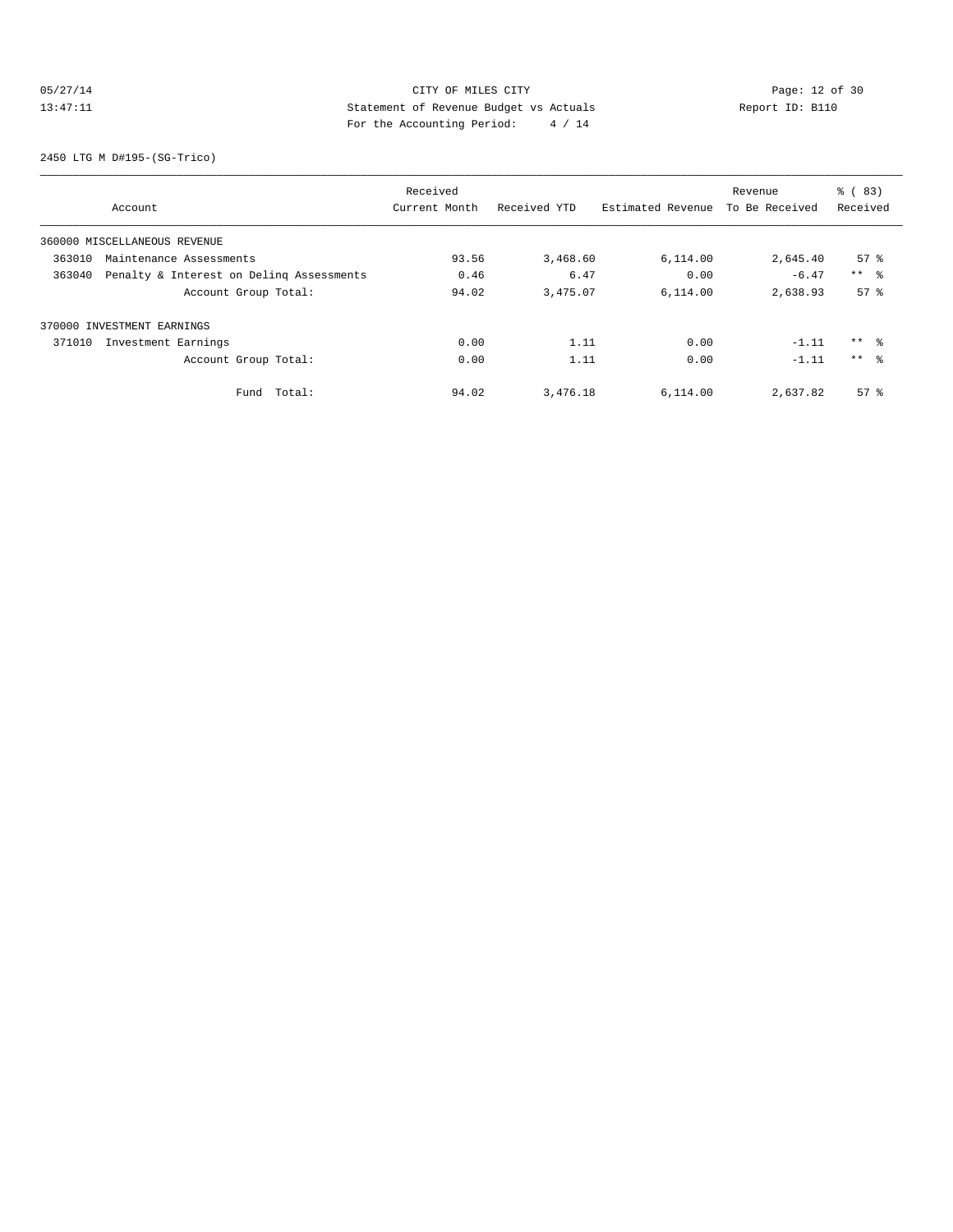## 05/27/14 Page: 13 of 30 13:47:11 Statement of Revenue Budget vs Actuals Report ID: B110<br>Report ID: B110 For the Accounting Period: 4 / 14

2470 LTG M D#202-(SG-MDU&NV)

|        |                                          | Received      |              |                   | Revenue        | % (83)          |
|--------|------------------------------------------|---------------|--------------|-------------------|----------------|-----------------|
|        | Account                                  | Current Month | Received YTD | Estimated Revenue | To Be Received | Received        |
|        | 360000 MISCELLANEOUS REVENUE             |               |              |                   |                |                 |
| 363010 | Maintenance Assessments                  | 157.55        | 4,936.06     | 7,615.00          | 2,678.94       | 65 %            |
| 363040 | Penalty & Interest on Deling Assessments | 0.78          | 41.47        | 10.00             | $-31.47$       | $415$ %         |
|        | Account Group Total:                     | 158.33        | 4,977.53     | 7,625.00          | 2,647.47       | 65 %            |
|        | 370000 INVESTMENT EARNINGS               |               |              |                   |                |                 |
| 371010 | Investment Earnings                      | 0.00          | 1.77         | 0.00              | $-1.77$        | $***$ 8         |
|        | Account Group Total:                     | 0.00          | 1.77         | 0.00              | $-1.77$        | $***$ $\approx$ |
|        | Total:<br>Fund                           | 158.33        | 4,979.30     | 7,625.00          | 2,645.70       | 65 %            |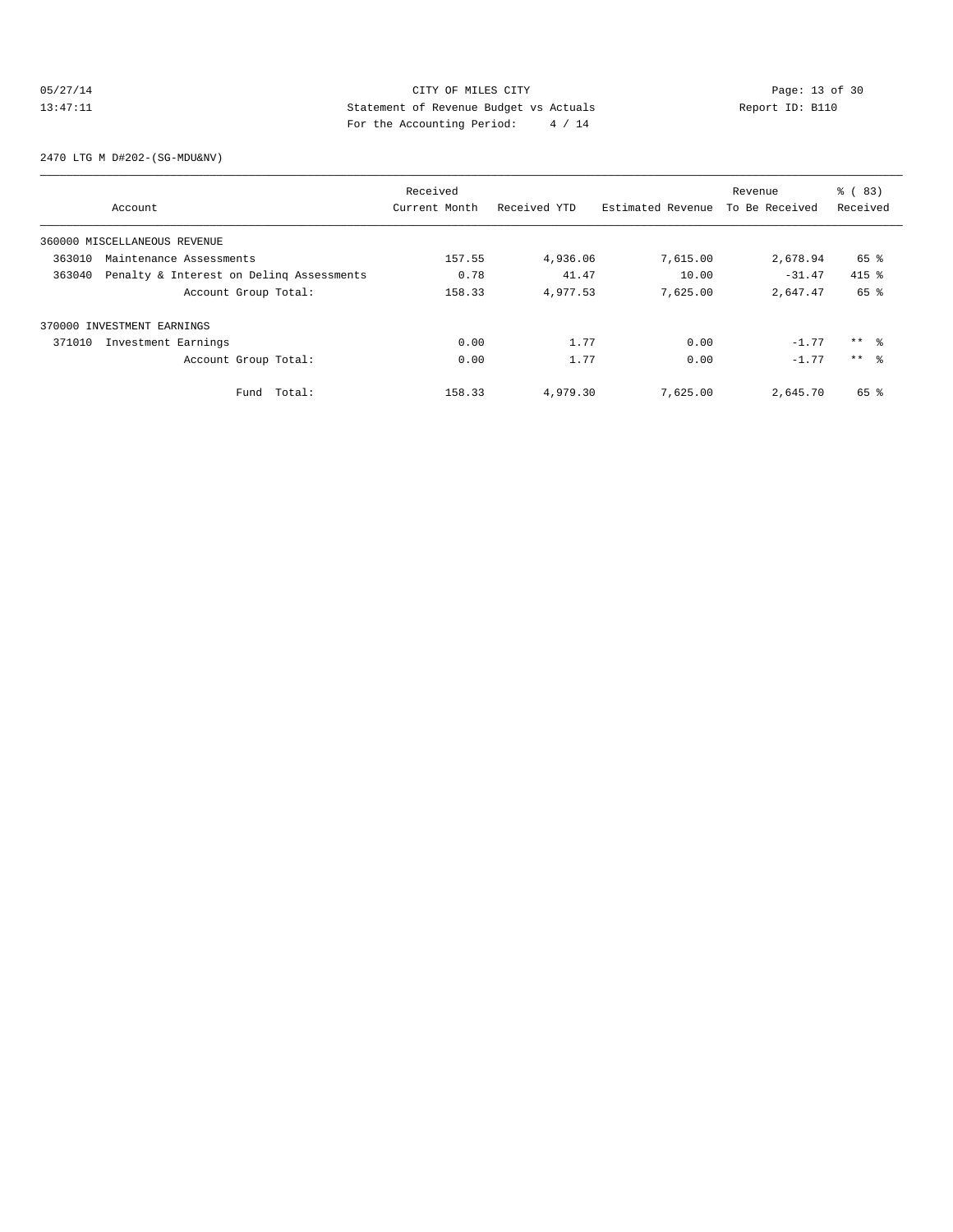## 05/27/14 Page: 14 of 30<br>13:47:11 Page: 14 of 30<br>13:47:11 CITY OF MILES CITY<br>5 Statement of Revenue Budget vs Actuals<br>For the Accounting Positeir Application of the Security Positeir (1996) 13:47:11 Statement of Revenue Budget vs Actuals Report ID: B110 For the Accounting Period: 4 / 14

2480 LTG M M#173-(Milestown Estates)

|        |                                          | Received      |              |                   | Revenue        | % (83)          |
|--------|------------------------------------------|---------------|--------------|-------------------|----------------|-----------------|
|        | Account                                  | Current Month | Received YTD | Estimated Revenue | To Be Received | Received        |
|        | 360000 MISCELLANEOUS REVENUE             |               |              |                   |                |                 |
| 363010 | Maintenance Assessments                  | 7.27          | 799.45       | 794.00            | $-5.45$        | $101$ %         |
| 363040 | Penalty & Interest on Deling Assessments | 0.04          | 14.83        | 0.00              | $-14.83$       | $***$ %         |
|        | Account Group Total:                     | 7.31          | 814.28       | 794.00            | $-20.28$       | $103$ %         |
|        | 370000 INVESTMENT EARNINGS               |               |              |                   |                |                 |
| 371010 | Investment Earnings                      | 0.00          | 1.30         | 0.00              | $-1.30$        | ** %            |
|        | Account Group Total:                     | 0.00          | 1.30         | 0.00              | $-1.30$        | $***$ $\approx$ |
|        | Total:<br>Fund                           | 7.31          | 815.58       | 794.00            | $-21.58$       | $103$ %         |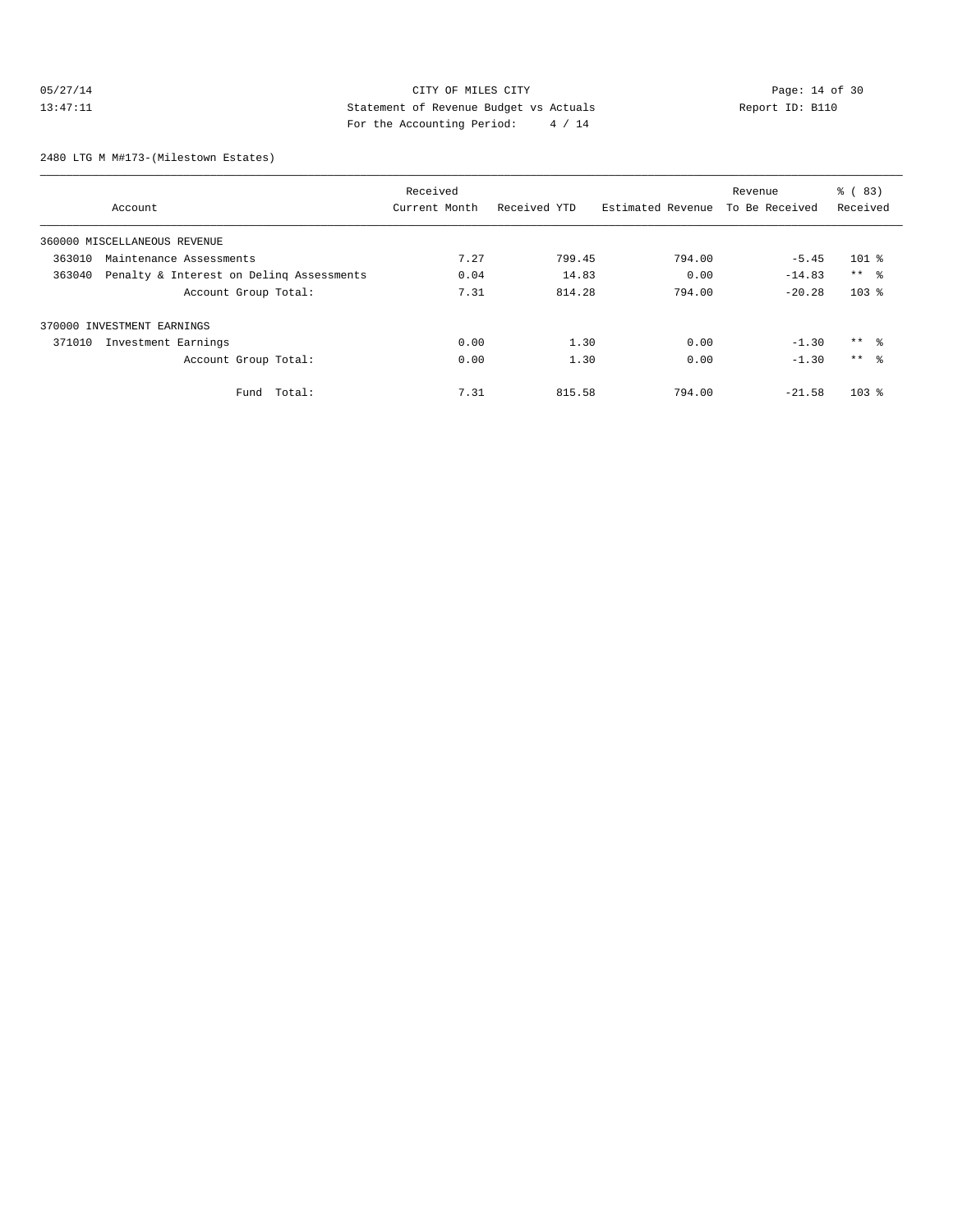## 05/27/14 Page: 15 of 30 13:47:11 Statement of Revenue Budget vs Actuals Report ID: B110<br>Report ID: B110 For the Accounting Period: 4 / 14

2510 STR MAINT DIST #204

| Account                                            | Received<br>Current Month | Received YTD | Estimated Revenue | Revenue<br>To Be Received | % (83)<br>Received |
|----------------------------------------------------|---------------------------|--------------|-------------------|---------------------------|--------------------|
| 360000 MISCELLANEOUS REVENUE                       |                           |              |                   |                           |                    |
| 363010<br>Maintenance Assessments                  | 14,887.31                 | 635, 277.18  | 963, 243.00       | 327,965.82                | 66 %               |
| 363040<br>Penalty & Interest on Deling Assessments | 73.71                     | 5,540.17     | 1,000.00          | $-4,540.17$               | 554 %              |
| Account Group Total:                               | 14,961.02                 | 640,817.35   | 964, 243.00       | 323, 425.65               | 66 %               |
| 370000 INVESTMENT EARNINGS                         |                           |              |                   |                           |                    |
| Investment Earnings<br>371010                      | 0.00                      | 475.32       | 400.00            | $-75.32$                  | $119*$             |
| Account Group Total:                               | 0.00                      | 475.32       | 400.00            | $-75.32$                  | $119*$             |
| 380000<br>OTHER FINANCING SOURCES                  |                           |              |                   |                           |                    |
| 383000<br>Interfund Operating Transfer             | 0.00                      | 0.00         | 90,633.00         | 90,633.00                 | 0 <sup>8</sup>     |
| Account Group Total:                               | 0.00                      | 0.00         | 90,633.00         | 90,633.00                 | 0 <sup>8</sup>     |
| Total:<br>Fund                                     | 14,961.02                 | 641,292.67   | 1,055,276.00      | 413,983.33                | 61 %               |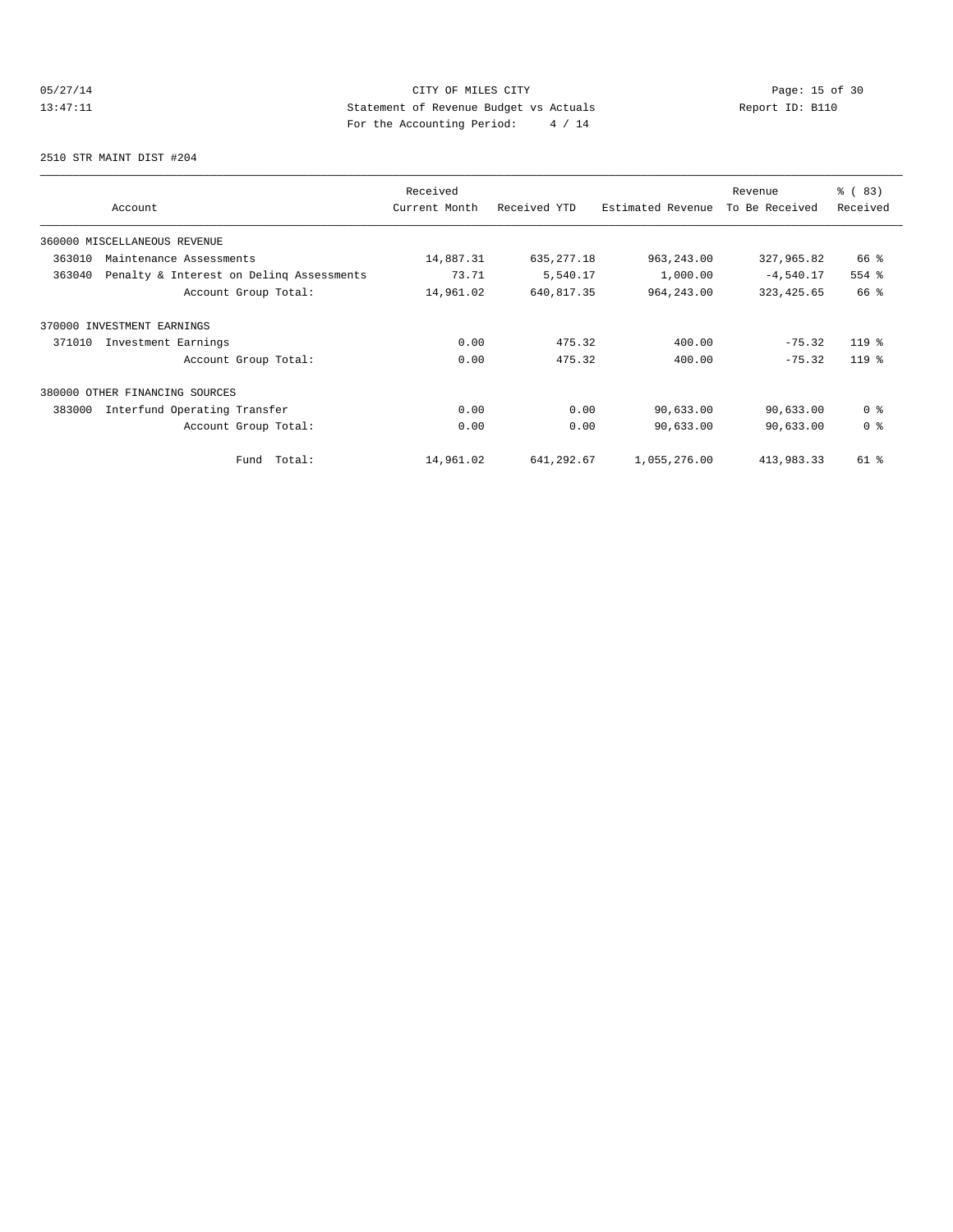## 05/27/14 Page: 16 of 30 13:47:11 Statement of Revenue Budget vs Actuals Report ID: B110<br>Report ID: B110 For the Accounting Period: 4 / 14

2520 STR MAINT DIST #205

| Account                                            | Received<br>Current Month | Received YTD | Estimated Revenue | Revenue<br>To Be Received | % (83)<br>Received |
|----------------------------------------------------|---------------------------|--------------|-------------------|---------------------------|--------------------|
| 360000 MISCELLANEOUS REVENUE                       |                           |              |                   |                           |                    |
| 363010<br>Maintenance Assessments                  | 5,602.32                  | 202, 291.45  | 258,450.00        | 56,158.55                 | 78 %               |
| 363040<br>Penalty & Interest on Deling Assessments | 27.74                     | 3,223.97     | 1,000.00          | $-2, 223.97$              | $322$ $%$          |
| Account Group Total:                               | 5,630.06                  | 205, 515.42  | 259,450.00        | 53,934.58                 | 79 %               |
| 370000 INVESTMENT EARNINGS                         |                           |              |                   |                           |                    |
| Investment Earnings<br>371010                      | 0.00                      | 268.09       | 400.00            | 131.91                    | $67$ $%$           |
| Account Group Total:                               | 0.00                      | 268.09       | 400.00            | 131.91                    | 67 <sup>°</sup>    |
| 380000<br>OTHER FINANCING SOURCES                  |                           |              |                   |                           |                    |
| 383000<br>Interfund Operating Transfer             | 0.00                      | 0.00         | 90,633.00         | 90,633.00                 | 0 <sup>8</sup>     |
| Account Group Total:                               | 0.00                      | 0.00         | 90,633.00         | 90,633.00                 | 0 <sup>8</sup>     |
| Total:<br>Fund                                     | 5,630.06                  | 205,783.51   | 350,483.00        | 144,699.49                | 59 %               |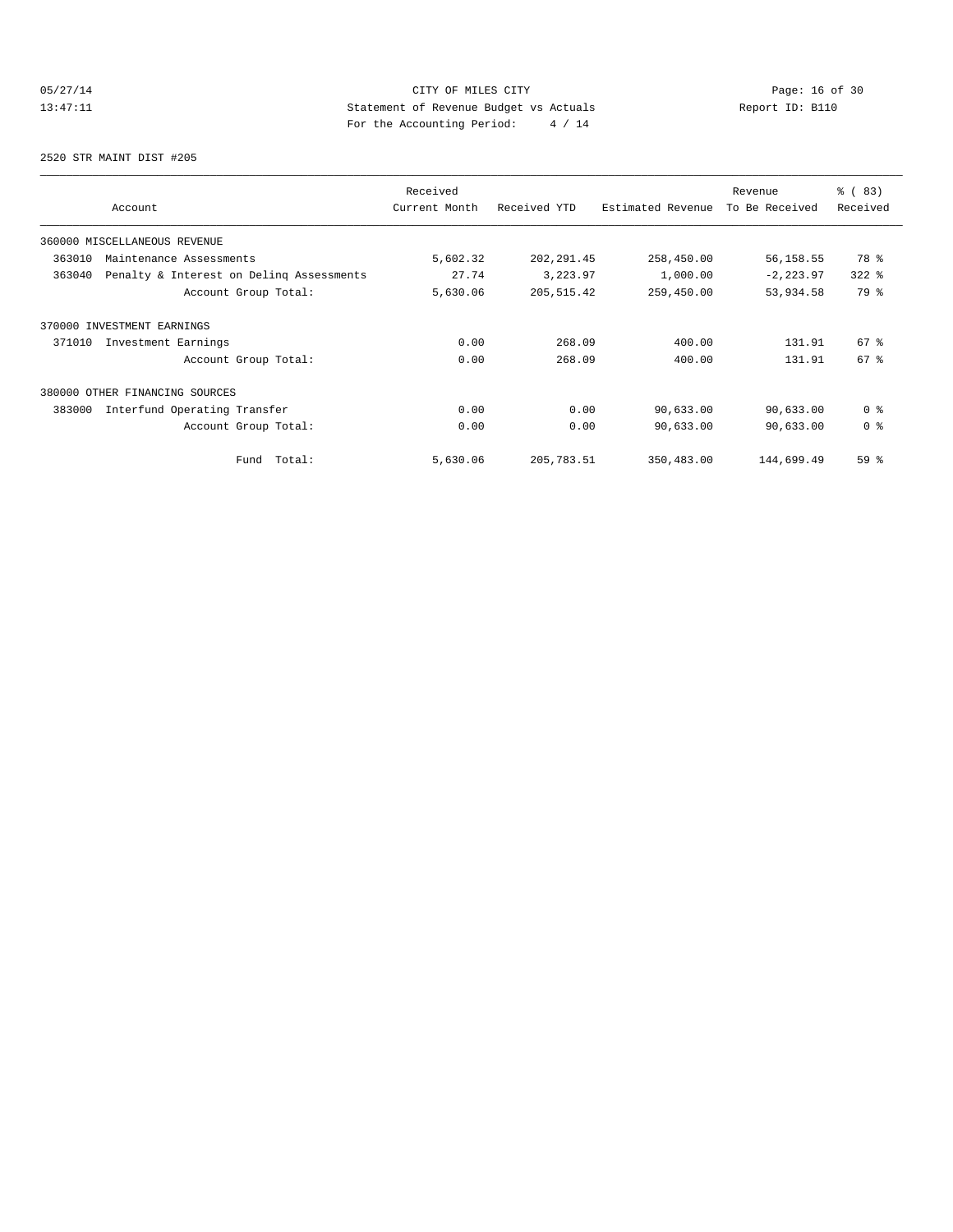## 05/27/14 Page: 17 of 30 13:47:11 Statement of Revenue Budget vs Actuals Report ID: B110 For the Accounting Period: 4 / 14

2540 STR MAINT DIST#207-(MILESTOWN ESTATES)

|        |                                          | Received      |              |                   | Revenue        | % (83)          |
|--------|------------------------------------------|---------------|--------------|-------------------|----------------|-----------------|
|        | Account                                  | Current Month | Received YTD | Estimated Revenue | To Be Received | Received        |
|        | 360000 MISCELLANEOUS REVENUE             |               |              |                   |                |                 |
| 363010 | Maintenance Assessments                  | 38.64         | 3,878.75     | 4,216.00          | 337.25         | $92*$           |
| 363040 | Penalty & Interest on Deling Assessments | 0.19          | 169.93       | 0.00              | $-169.93$      | $***$ $ -$      |
|        | Account Group Total:                     | 38.83         | 4,048.68     | 4,216.00          | 167.32         | 96 <sup>8</sup> |
|        | 370000 INVESTMENT EARNINGS               |               |              |                   |                |                 |
| 371010 | Investment Earnings                      | 0.00          | 2.85         | 0.00              | $-2.85$        | $***$ $ -$      |
|        | Account Group Total:                     | 0.00          | 2.85         | 0.00              | $-2.85$        | $***$ %         |
|        | Total:<br>Fund                           | 38.83         | 4,051.53     | 4,216.00          | 164.47         | 96 <sup>8</sup> |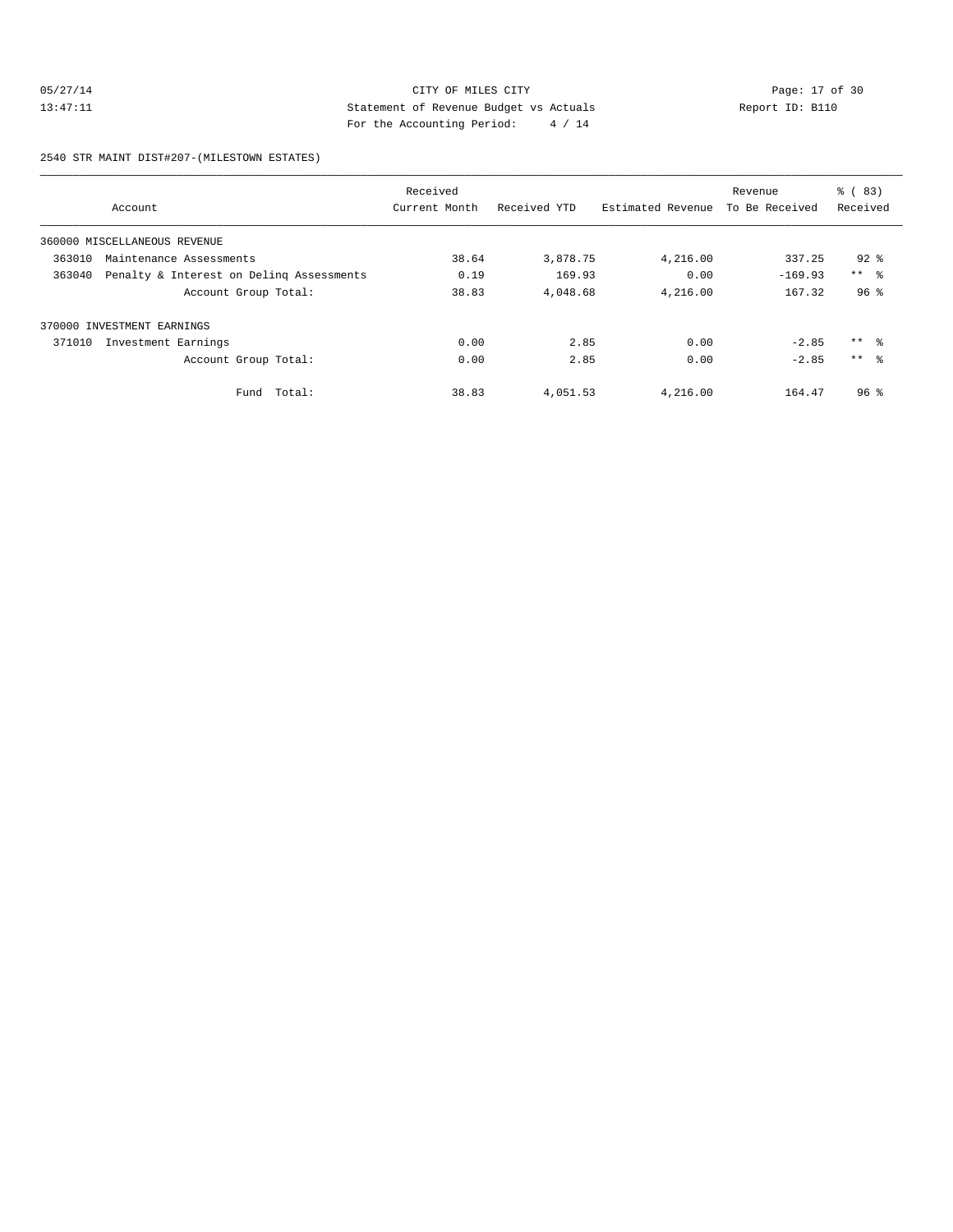## 05/27/14 Page: 18 of 30 13:47:11 Statement of Revenue Budget vs Actuals Report ID: B110 For the Accounting Period: 4 / 14

2820 GAS TAX

| Account                              | Received<br>Current Month | Received YTD | Estimated Revenue | Revenue<br>To Be Received | % (83)<br>Received |
|--------------------------------------|---------------------------|--------------|-------------------|---------------------------|--------------------|
| 330000 INTERGOVERNMENTAL REVENUES    |                           |              |                   |                           |                    |
| Gasoline Tax Apportionment<br>335040 | 15,182.32                 | 151,823.25   | 182,188.00        | 30,364.75                 | 83%                |
| Account Group Total:                 | 15,182.32                 | 151,823.25   | 182,188.00        | 30, 364, 75               | 83%                |
| Fund Total:                          | 15,182.32                 | 151,823.25   | 182,188.00        | 30,364.75                 | 83 %               |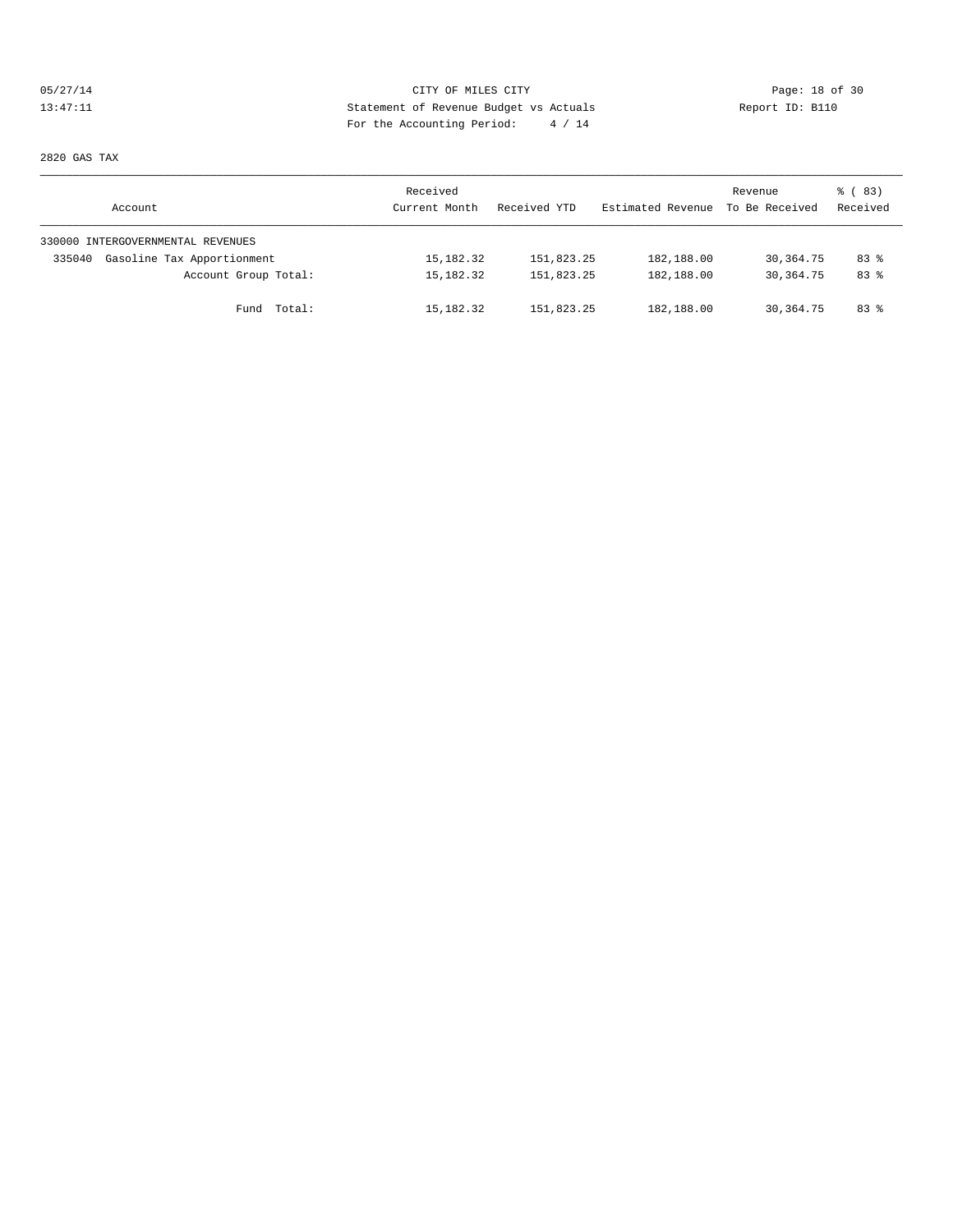## 05/27/14 Page: 19 of 30<br>13:47:11 Page: 19 of 30<br>13:47:11 CITY OF MILES CITY<br>5 Statement of Revenue Budget vs Actuals<br>For the Accounting Positeir Application of the Security Positeir Apple of 214 13:47:11 Statement of Revenue Budget vs Actuals Report ID: B110 For the Accounting Period: 4 / 14

#### 2850 911 EMERGENCY

|        |                                   |        | Received      |              |                   | Revenue        | % (83)   |
|--------|-----------------------------------|--------|---------------|--------------|-------------------|----------------|----------|
|        | Account                           |        | Current Month | Received YTD | Estimated Revenue | To Be Received | Received |
|        | 330000 INTERGOVERNMENTAL REVENUES |        |               |              |                   |                |          |
| 335080 | Basic 911 Funds                   |        | 0.00          | 47,319.48    | 65,244.00         | 17,924.52      | 73 %     |
| 335081 | Enhanced 911 Funds                |        | 0.00          | 47,319.48    | 65,244.00         | 17,924.52      | 73 %     |
| 335082 | 911 - WIRELESS FUNDS              |        | 0.00          | 87,003.03    | 78,217.00         | $-8,786.03$    | $111$ %  |
|        | Account Group Total:              |        | 0.00          | 181,641.99   | 208,705.00        | 27,063.01      | $87 - 8$ |
|        | 370000 INVESTMENT EARNINGS        |        |               |              |                   |                |          |
| 371010 | Investment Earnings               |        | 0.00          | 66.29        | 200.00            | 133.71         | 338      |
|        | Account Group Total:              |        | 0.00          | 66.29        | 200.00            | 133.71         | 338      |
|        | Fund                              | Total: | 0.00          | 181,708.28   | 208,905.00        | 27,196.72      | $87 - 8$ |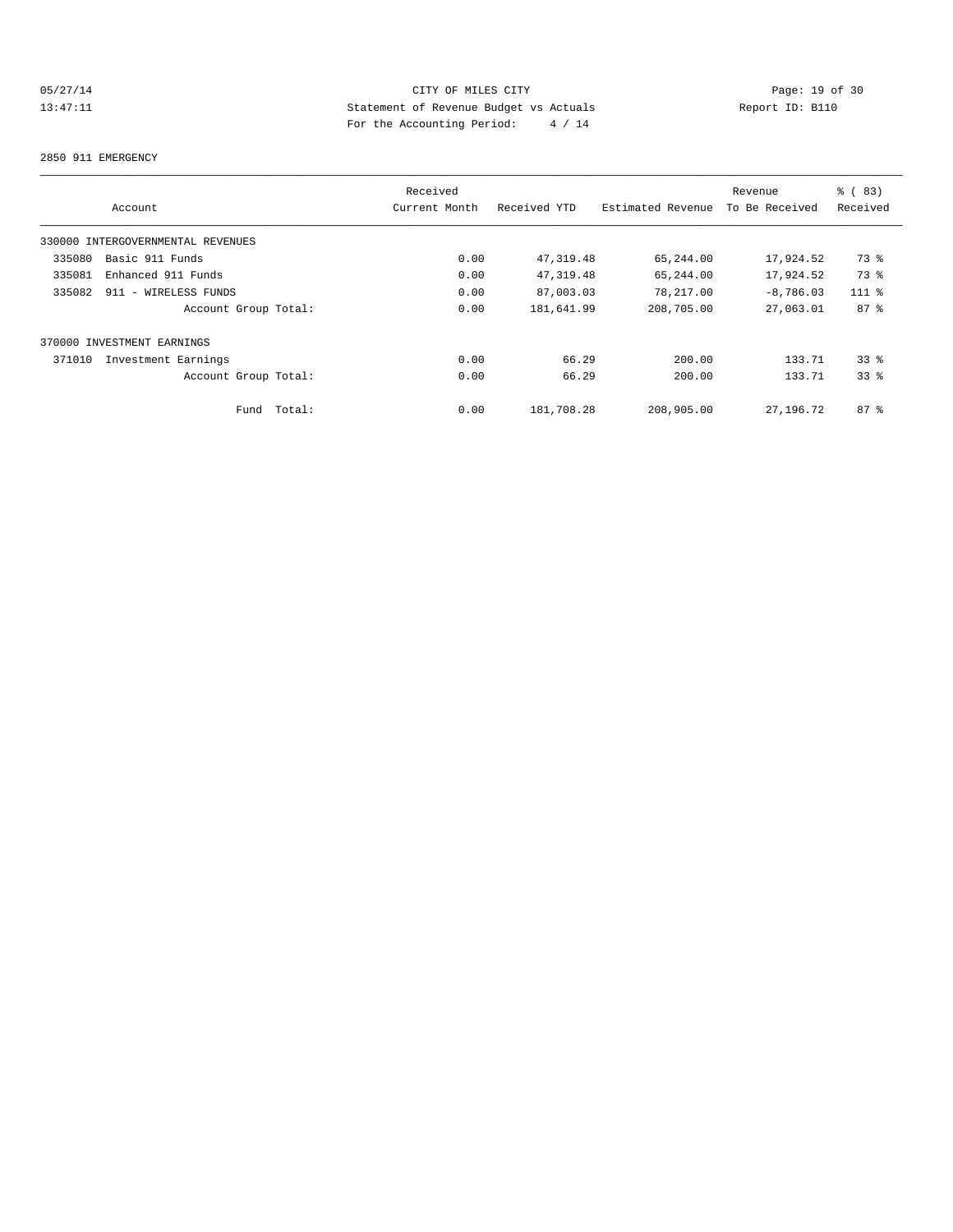## 05/27/14 Page: 20 of 30 13:47:11 Statement of Revenue Budget vs Actuals Report ID: B110 For the Accounting Period: 4 / 14

#### 2880 LIBRARY GRANTS

|        | Account                           | Received<br>Current Month | Received YTD | Estimated Revenue | Revenue<br>To Be Received | % (83)<br>Received |
|--------|-----------------------------------|---------------------------|--------------|-------------------|---------------------------|--------------------|
|        | 330000 INTERGOVERNMENTAL REVENUES |                           |              |                   |                           |                    |
| 334100 | Library - State Aid               | 0.00                      | 5,398.69     | 5,398.00          | $-0.69$                   | $100*$             |
| 334101 | HB#193-Interlibrary Loan Reimb    | 0.00                      | 49,498.12    | 2,500.00          | $-46.998.12$              | $***$ 2            |
| 334105 | Sagebrush Fed/Coal Sev Tax        | 0.00                      | 6.161.30     | 6,160.00          | $-1.30$                   | $100*$             |
|        | Account Group Total:              | 0.00                      | 61,058.11    | 14,058.00         | $-47.000.11$              | $434$ $%$          |
|        | Total:<br>Fund                    | 0.00                      | 61,058.11    | 14,058.00         | $-47.000.11$              | $434$ $%$          |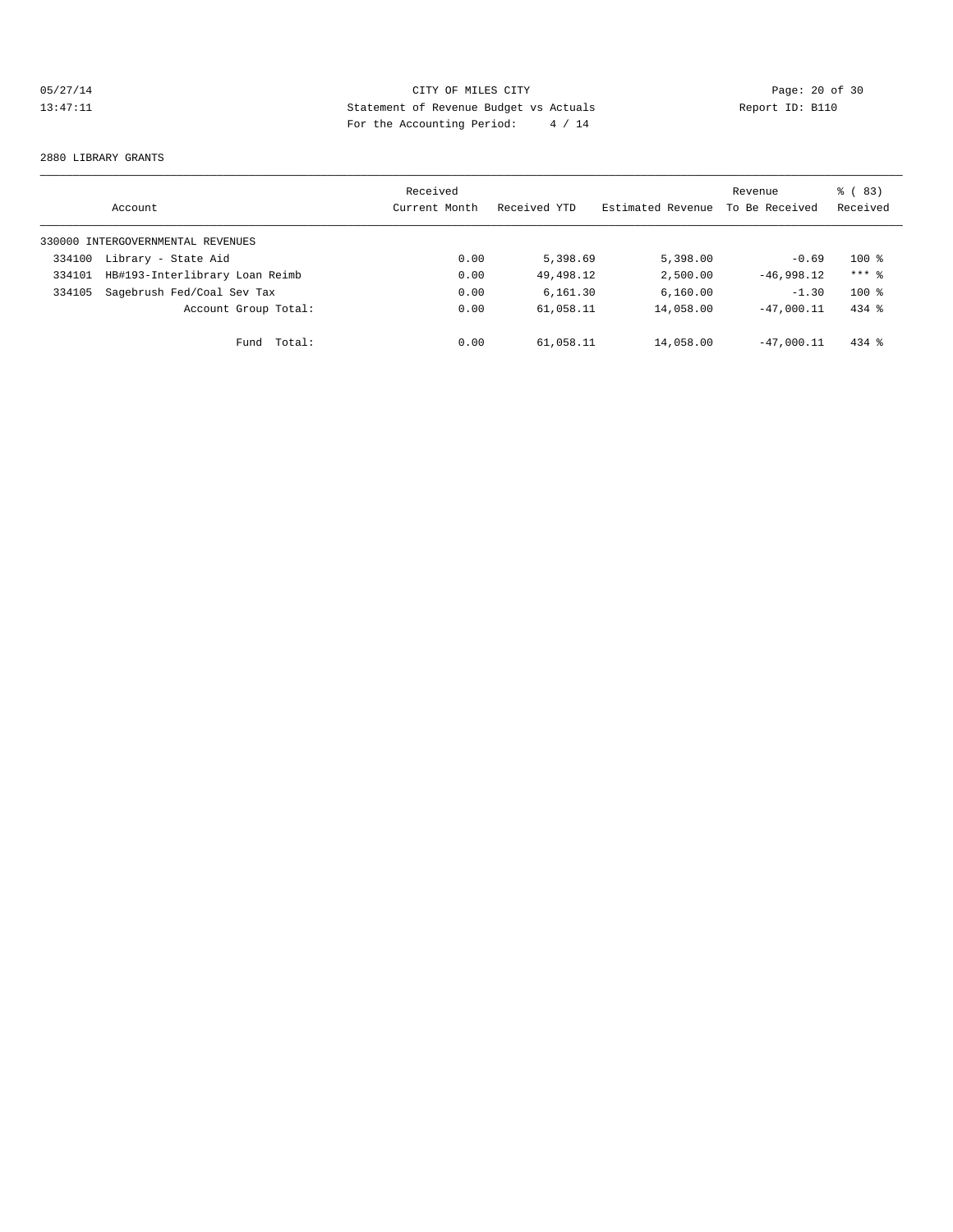# 05/27/14 Page: 21 of 30 13:47:11 Statement of Revenue Budget vs Actuals Report ID: B110 For the Accounting Period: 4 / 14

2935 Historic Preservation

|        |                                      | Received      |              |                   | Revenue        | % (83)                  |
|--------|--------------------------------------|---------------|--------------|-------------------|----------------|-------------------------|
|        | Account                              | Current Month | Received YTD | Estimated Revenue | To Be Received | Received                |
|        | 330000 INTERGOVERNMENTAL REVENUES    |               |              |                   |                |                         |
| 334000 | State Grants                         | 0.00          | 1,375.00     | 5,225.00          | 3,850.00       | 26%                     |
| 334121 | DNRC GRANTS                          | 0.00          | 6,000.00     | 6,000.00          | 0.00           | $100*$                  |
|        | Account Group Total:                 | 0.00          | 7,375.00     | 11,225.00         | 3,850.00       | 66 %                    |
|        | 340000 Charges for Services          |               |              |                   |                |                         |
| 346080 | Preservation Service Fees            | 0.00          | 445.00       | 1,200.00          | 755.00         | 37 <sup>8</sup>         |
|        | Account Group Total:                 | 0.00          | 445.00       | 1,200.00          | 755.00         | 37 <sup>8</sup>         |
|        | 360000 MISCELLANEOUS REVENUE         |               |              |                   |                |                         |
| 362020 | MISC REVENUE                         | 0.00          | 1.99         | 0.00              | $-1.99$        | $***$ $=$ $\frac{6}{5}$ |
| 365000 | Contributions and Donations          | 100.00        | 100.00       | 0.00              | $-100.00$      | $\star\star$<br>ু ৯     |
| 365020 | Private Grant                        | 5,750.00      | 5,750.00     | 0.00              | $-5,750.00$    | $***$ %                 |
| 365050 | Preservation-LPAnderson Grant        | 0.00          | 7,258.00     | 7,258.00          | 0.00           | $100*$                  |
| 365070 | Custer Co. Historical Society (CCHS) | 0.00          | 0.00         | 5,023.00          | 5,023.00       | 0 <sup>8</sup>          |
|        | Account Group Total:                 | 5,850.00      | 13,109.99    | 12,281.00         | $-828.99$      | 107 <sub>8</sub>        |
|        | 380000 OTHER FINANCING SOURCES       |               |              |                   |                |                         |
| 383000 | Interfund Operating Transfer         | 0.00          | 8,585.00     | 8,000.00          | $-585.00$      | 107 <sub>8</sub>        |
|        | Account Group Total:                 | 0.00          | 8,585.00     | 8,000.00          | $-585.00$      | 107 <sub>8</sub>        |
|        | Fund Total:                          | 5,850.00      | 29,514.99    | 32,706.00         | 3,191.01       | $90*$                   |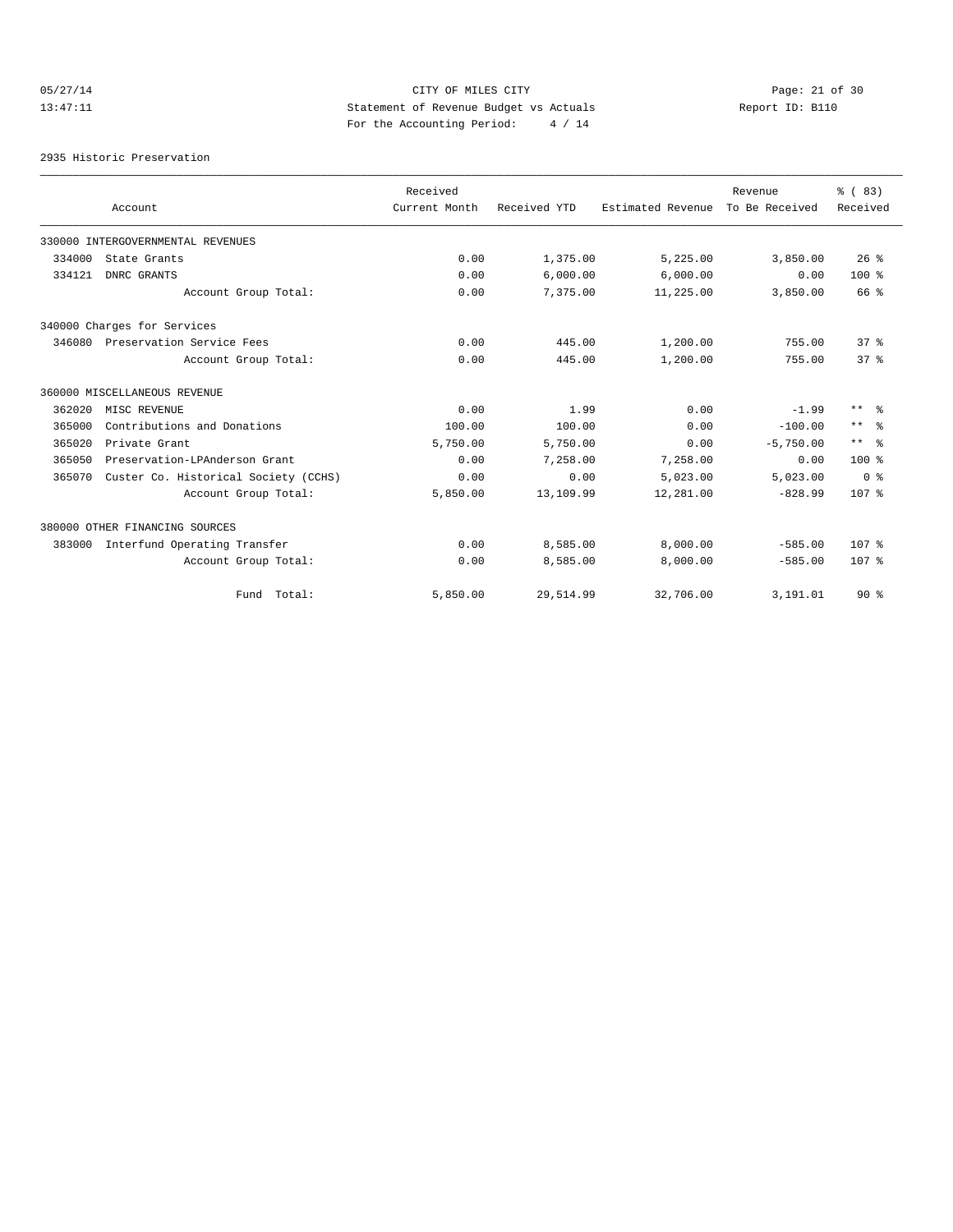## 05/27/14 Page: 22 of 30<br>13:47:11 Page: 22 of 30<br>13:47:11 CITY OF MILES CITY<br>50 Statement of Revenue Budget vs Actuals<br>For the Accounting Positeir Application of the Actual September 2016 13:47:11 Statement of Revenue Budget vs Actuals Report ID: B110 For the Accounting Period: 4 / 14

2985 RETIRED SENIOR VOLUNTEER PROG (RSVP)

|        | Account                           | Received<br>Current Month | Received YTD | Estimated Revenue | Revenue<br>To Be Received | $\frac{6}{6}$ (83)<br>Received |
|--------|-----------------------------------|---------------------------|--------------|-------------------|---------------------------|--------------------------------|
|        | 330000 INTERGOVERNMENTAL REVENUES |                           |              |                   |                           |                                |
| 331165 | RSVP FEDERAL GRANTS-Custer        | 0.00                      | 45,524.46    | 58,228.00         | 12,703.54                 | 78 %                           |
|        | Account Group Total:              | 0.00                      | 45,524.46    | 58,228.00         | 12,703.54                 | 78 %                           |
|        | 360000 MISCELLANEOUS REVENUE      |                           |              |                   |                           |                                |
| 362020 | MISC REVENUE                      | 53.50                     | 7,571.66     | 10,000.00         | 2,428.34                  | 76 %                           |
| 365000 | Contributions and Donations       | 0.00                      | 3,525.00     | 2,746.00          | $-779.00$                 | $128$ %                        |
|        | Account Group Total:              | 53.50                     | 11,096.66    | 12,746.00         | 1,649.34                  | 87%                            |
|        | 370000 INVESTMENT EARNINGS        |                           |              |                   |                           |                                |
| 371010 | Investment Earnings               | 0.00                      | 15.38        | 0.00              | $-15.38$                  | $***$ 8                        |
|        | Account Group Total:              | 0.00                      | 15.38        | 0.00              | $-15.38$                  | $***$ $ -$                     |
|        | Total:<br>Fund                    | 53.50                     | 56,636.50    | 70,974.00         | 14,337.50                 | 80%                            |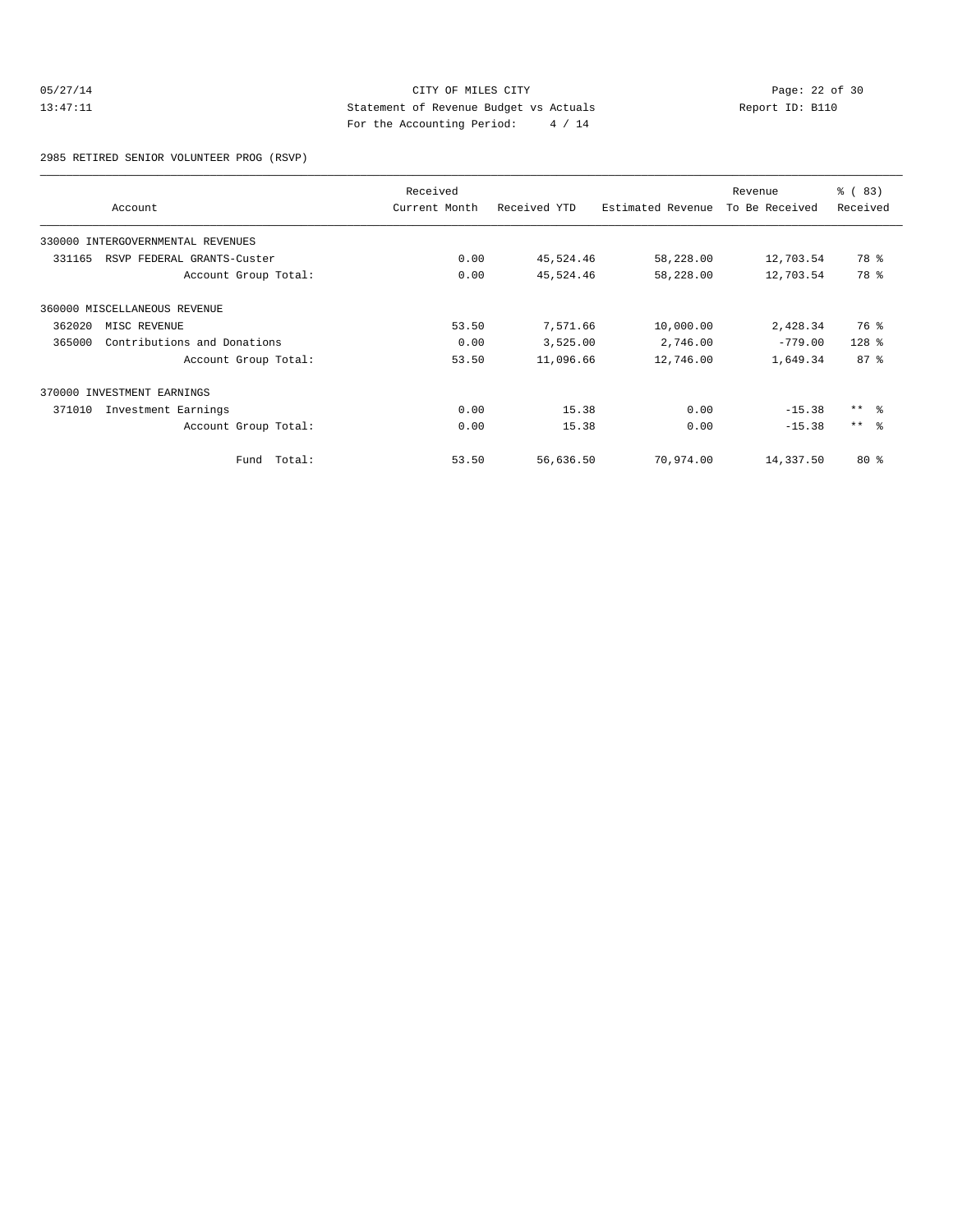## 05/27/14 Page: 23 of 30 13:47:11 Statement of Revenue Budget vs Actuals Report ID: B110 For the Accounting Period: 4 / 14

3300 Judgement & Losses-Power Settlement

|                                        | Received      |              |                   | Revenue        | % (83)          |  |
|----------------------------------------|---------------|--------------|-------------------|----------------|-----------------|--|
| Account                                | Current Month | Received YTD | Estimated Revenue | To Be Received | Received        |  |
| 310000 TAXES                           |               |              |                   |                |                 |  |
| Real Property Taxes<br>311010          | 0.00          | $-0.46$      | 0.00              | 0.46           | $***$ $\approx$ |  |
| Account Group Total:                   | 0.00          | $-0.46$      | 0.00              | 0.46           | $***$ 8         |  |
| 380000 OTHER FINANCING SOURCES         |               |              |                   |                |                 |  |
| Interfund Operating Transfer<br>383000 | 0.00          | 221.51       | 0.00              | $-221.51$      | $***$ $\approx$ |  |
| Account Group Total:                   | 0.00          | 221.51       | 0.00              | $-221.51$      | $***$ $\approx$ |  |
| Fund<br>Total:                         | 0.00          | 221.05       | 0.00              | $-221.05$      | $***$ $\approx$ |  |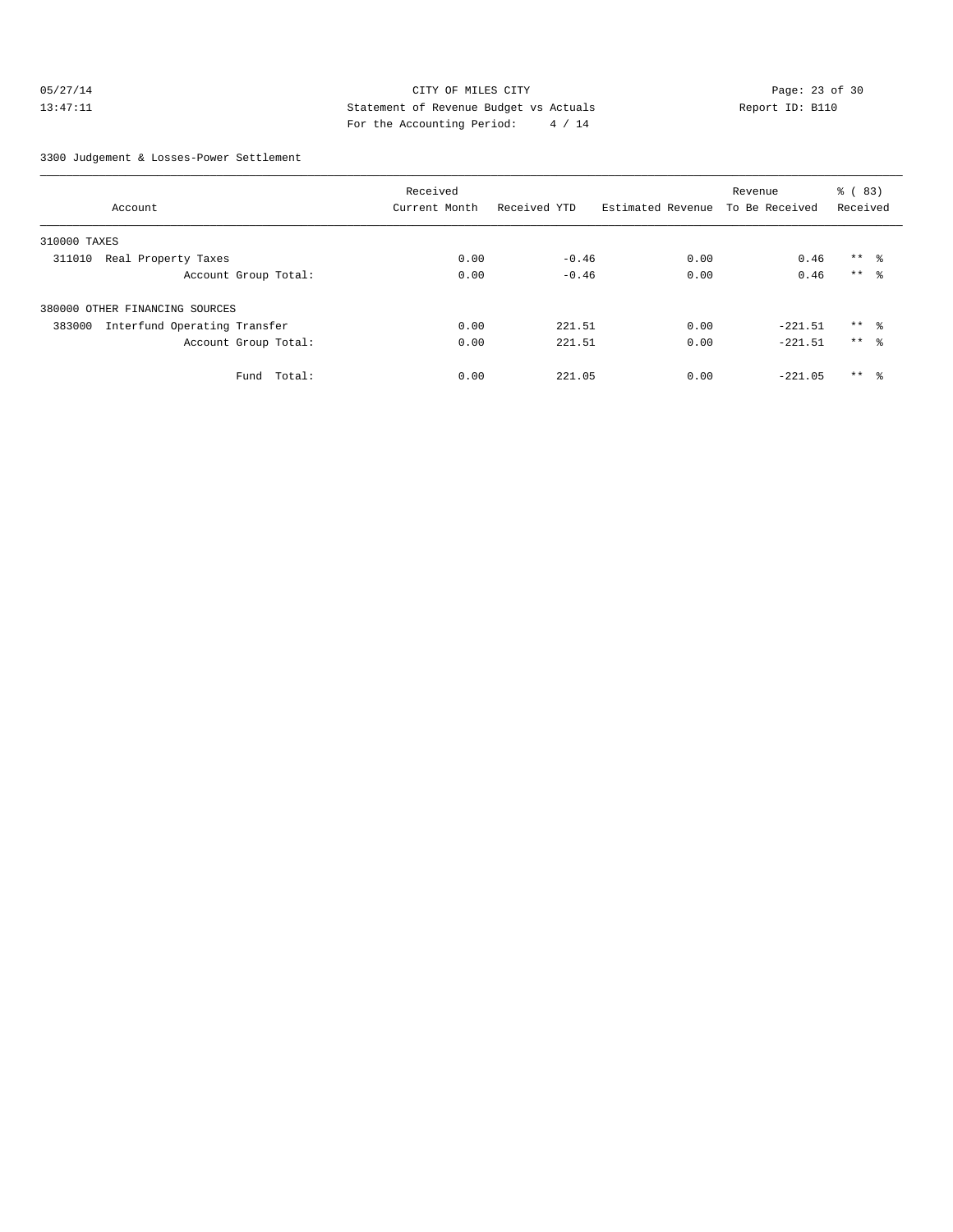## 05/27/14 Page: 24 of 30 13:47:11 Statement of Revenue Budget vs Actuals Report ID: B110 For the Accounting Period: 4 / 14

4000 General Fund Capitol Improvement Fund

|                                        | Received      |              |                   | Revenue        | % (83)         |
|----------------------------------------|---------------|--------------|-------------------|----------------|----------------|
| Account                                | Current Month | Received YTD | Estimated Revenue | To Be Received | Received       |
| 370000 INVESTMENT EARNINGS             |               |              |                   |                |                |
| 371010<br>Investment Earnings          | 0.00          | 210.82       | 0.00              | $-210.82$      | $***$ 8        |
| Account Group Total:                   | 0.00          | 210.82       | 0.00              | $-210.82$      | $***$ 8        |
| 380000 OTHER FINANCING SOURCES         |               |              |                   |                |                |
| 383000<br>Interfund Operating Transfer | 0.00          | 0.00         | 46,000.00         | 46,000.00      | 0 %            |
| Account Group Total:                   | 0.00          | 0.00         | 46,000.00         | 46,000.00      | 0 <sup>8</sup> |
| Total:<br>Fund                         | 0.00          | 210.82       | 46,000.00         | 45,789.18      | 0 <sup>8</sup> |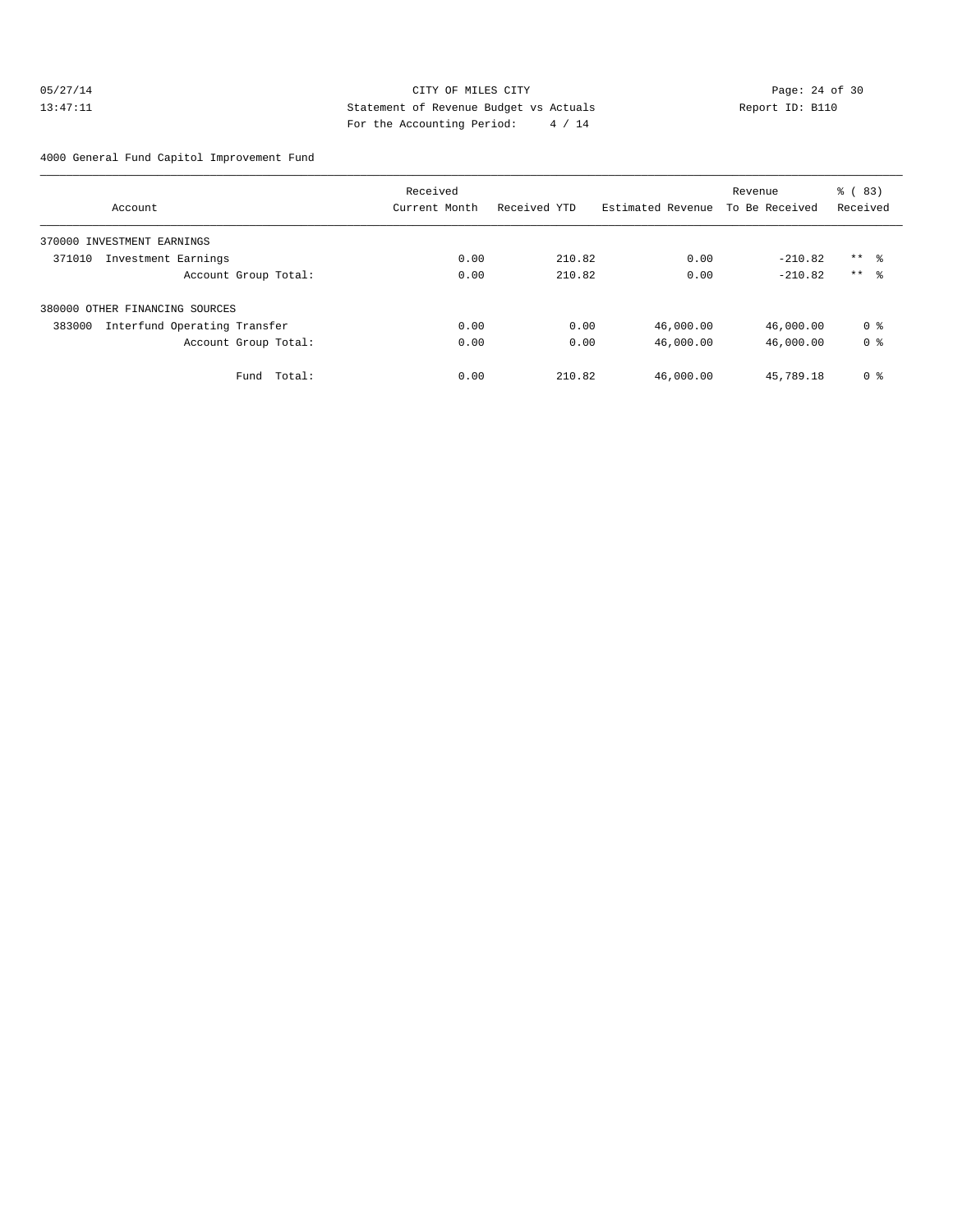## 05/27/14 Page: 25 of 30 13:47:11 Statement of Revenue Budget vs Actuals Report ID: B110 For the Accounting Period: 4 / 14

4060 CAPITAL IMPROV-PUBLIC WORKS

|        |                                    | Received      |              |                   | Revenue        | % (83)          |
|--------|------------------------------------|---------------|--------------|-------------------|----------------|-----------------|
|        | Account                            | Current Month | Received YTD | Estimated Revenue | To Be Received | Received        |
|        | 320000 LICENSES AND PERMITS        |               |              |                   |                |                 |
| 323040 | Other Miscellaneous Permits        | 629.84        | 5,001.09     | 2,500.00          | $-2,501.09$    | $200*$          |
|        | Account Group Total:               | 629.84        | 5,001.09     | 2,500.00          | $-2,501.09$    | $200$ %         |
|        | 340000 Charges for Services        |               |              |                   |                |                 |
| 343014 | Street Cleaning                    | 0.00          | 0.00         | 8,490.00          | 8,490.00       | 0 <sup>8</sup>  |
| 343016 | Prkg Vio/Off Str-Impnd Fees        | 10.00         | 921.56       | 500.00            | $-421.56$      | 184 %           |
| 343018 | Sale of Street & Roadway Materials | 0.00          | 5,362.50     | 0.00              | $-5, 362.50$   | $***$ $ -$      |
|        | Account Group Total:               | 10.00         | 6,284.06     | 8,990.00          | 2,705.94       | 70 %            |
|        | 370000 INVESTMENT EARNINGS         |               |              |                   |                |                 |
| 371010 | Investment Earnings                | 0.00          | 68.71        | 0.00              | $-68.71$       | $***$ $ -$      |
|        | Account Group Total:               | 0.00          | 68.71        | 0.00              | $-68.71$       | $***$ $\approx$ |
|        | 380000 OTHER FINANCING SOURCES     |               |              |                   |                |                 |
| 382010 | Sale of Fixed Assets               | 0.00          | 1,060.14     | 0.00              | $-1,060.14$    | $***$ $ -$      |
| 383000 | Interfund Operating Transfer       | 0.00          | 0.00         | 20,000.00         | 20,000.00      | 0 <sup>8</sup>  |
|        | Account Group Total:               | 0.00          | 1,060.14     | 20,000.00         | 18,939.86      | 5 <sup>8</sup>  |
|        | Fund Total:                        | 639.84        | 12,414.00    | 31,490.00         | 19,076.00      | 39 <sup>8</sup> |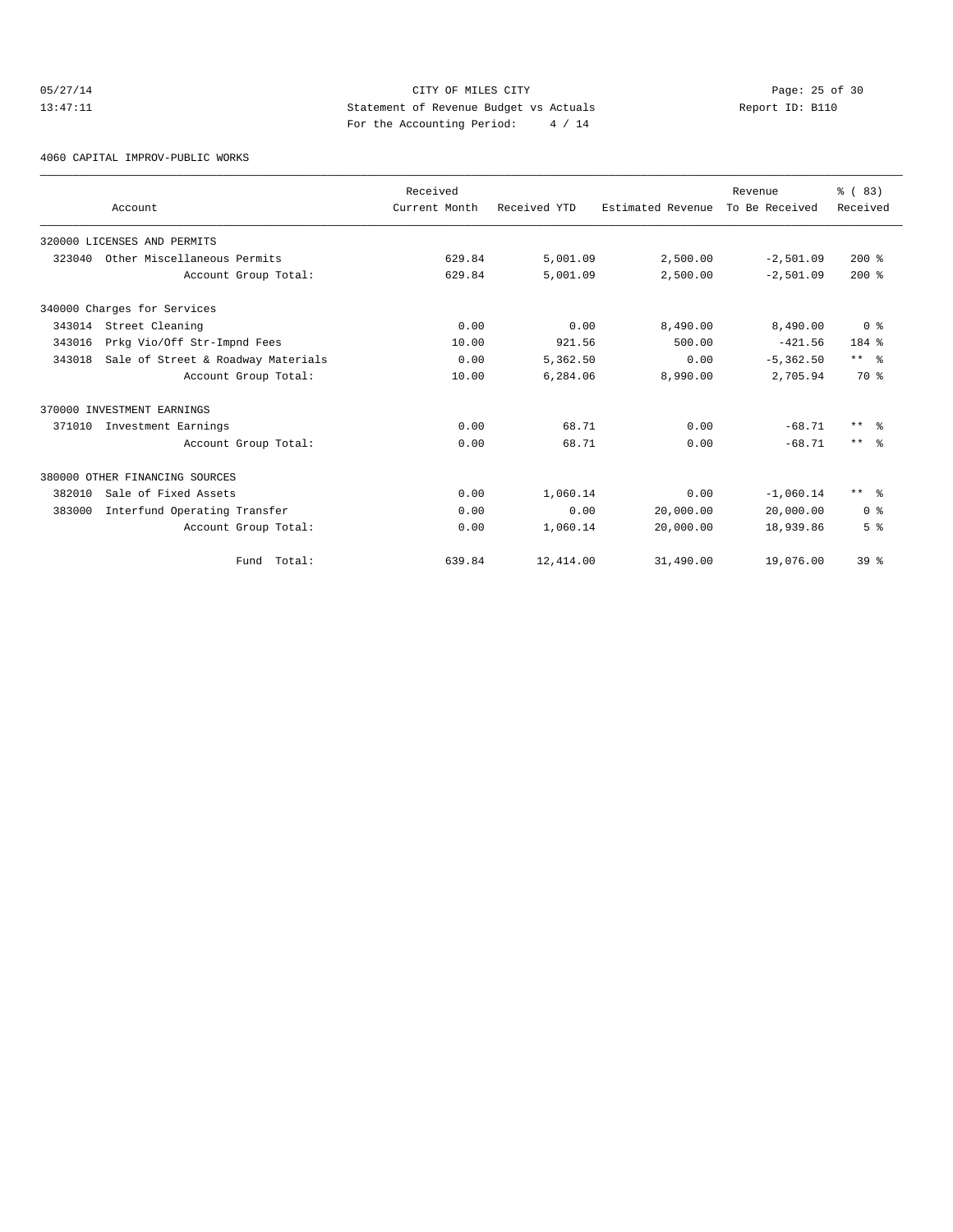# 05/27/14 Page: 26 of 30 13:47:11 Statement of Revenue Budget vs Actuals Report ID: B110 For the Accounting Period: 4 / 14

## 5210 WATER UTILITY

|        | Account                           | Received<br>Current Month | Received YTD | Estimated Revenue | Revenue<br>To Be Received | % (83)<br>Received      |
|--------|-----------------------------------|---------------------------|--------------|-------------------|---------------------------|-------------------------|
|        | 330000 INTERGOVERNMENTAL REVENUES |                           |              |                   |                           |                         |
| 331075 | DEO Grant-EECBG Interface Grant   | 0.00                      | 0.00         | 3,764.00          | 3,764.00                  | $0 \text{ }$ $\text{ }$ |
| 331076 | Petro Spill Reimbursement-DEO     | 0.00                      | 23,350.19    | 0.00              | $-23, 350.19$             | $***$ $\approx$         |
|        | Account Group Total:              | 0.00                      | 23,350.19    | 3,764.00          | $-19,586.19$              | $620$ %                 |
|        | 340000 Charges for Services       |                           |              |                   |                           |                         |
| 341075 | Serv/Cnty-Interlocal Agmt         | 0.00                      | 0.00         | 3,764.00          | 3,764.00                  | 0 <sup>8</sup>          |
| 343021 | Metered Water Sales               | 126,947.81                | 1,570,777.65 | 1,950,000.00      | 379, 222.35               | $81 - 8$                |
| 343022 | Unmetered Water Sales/Chrgoffs    | 112.15                    | 1,805.21     | 1,800.00          | $-5.21$                   | $100*$                  |
| 343023 | Bulk Water Sales                  | 482.33                    | 6,290.24     | 4,500.00          | $-1,790.24$               | $140*$                  |
| 343025 | Hookup Fee                        | 3,675.00                  | 18,195.00    | 12,000.00         | $-6, 195.00$              | $152*$                  |
| 343026 | Water Install/Tap Chrgs/Labor     | 675.00                    | 2,884.34     | 8,000.00          | 5,115.66                  | 36 <sup>8</sup>         |
| 343027 | Chq for Wtr Dept. Serv            | 86.00                     | 1,209.00     | 500.00            | $-709.00$                 | $242$ $%$               |
| 343029 | Curb Stop Replacement Fee         | 3,550.00                  | 35, 572.27   | 41,880.00         | 6,307.73                  | 85%                     |
|        | Account Group Total:              | 135,528.29                | 1,636,733.71 | 2,022,444.00      | 385,710.29                | $81$ %                  |
|        | 360000 MISCELLANEOUS REVENUE      |                           |              |                   |                           |                         |
| 362040 | \$2.00 State Assessment Fee       | 0.00                      | 254.00       | 0.00              | $-254.00$                 | $\star\star$<br>ু ≳     |
|        | Account Group Total:              | 0.00                      | 254.00       | 0.00              | $-254.00$                 | $***$ $ \frac{6}{9}$    |
|        | 370000 INVESTMENT EARNINGS        |                           |              |                   |                           |                         |
| 371010 | Investment Earnings               | 0.00                      | 4,091.02     | 6.000.00          | 1,908.98                  | 68 %                    |
|        | Account Group Total:              | 0.00                      | 4,091.02     | 6,000.00          | 1,908.98                  | 68 %                    |
|        | Fund Total:                       | 135,528.29                | 1,664,428.92 | 2,032,208.00      | 367,779.08                | $82*$                   |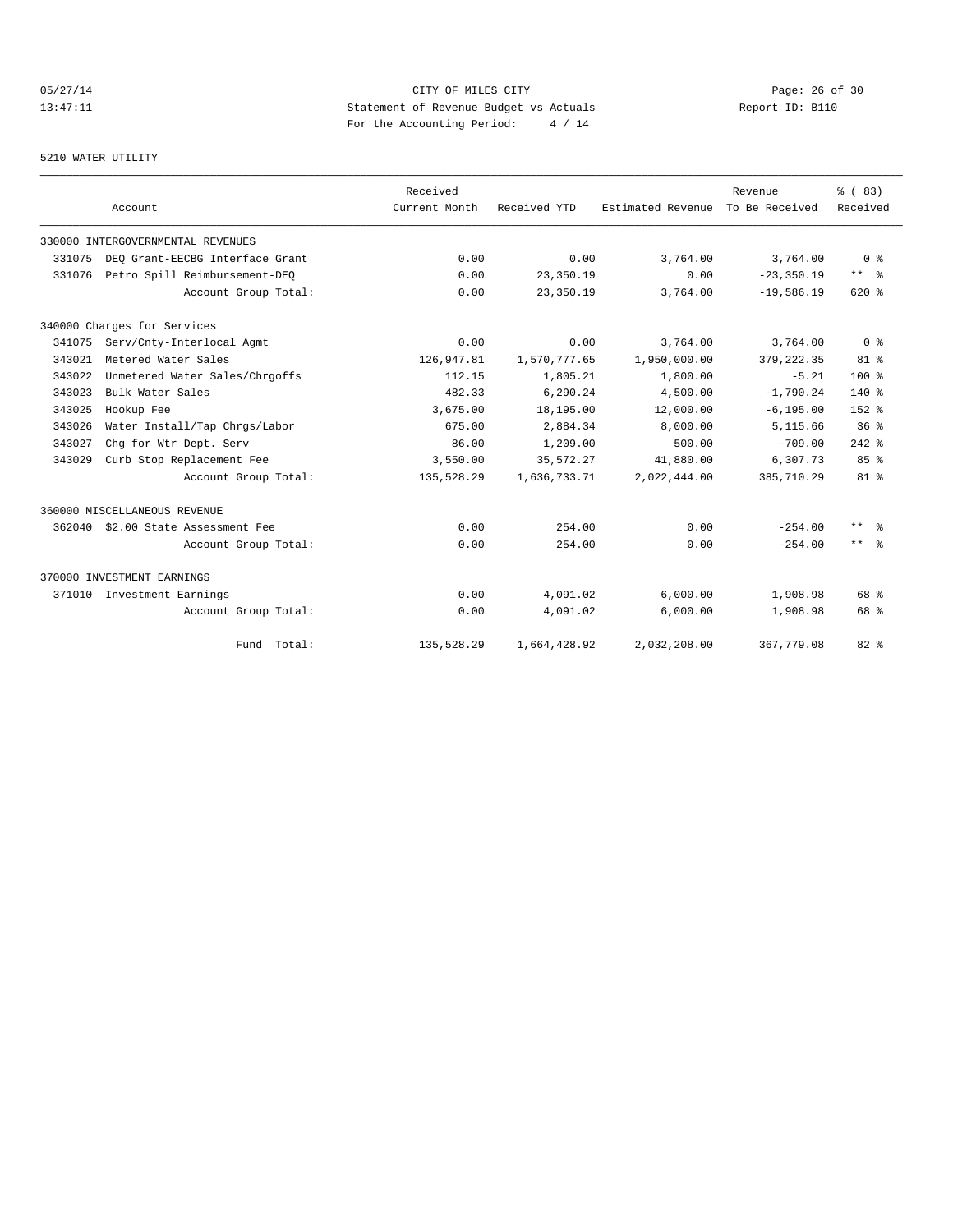## 05/27/14 Page: 27 of 30 13:47:11 Statement of Revenue Budget vs Actuals Report ID: B110 For the Accounting Period: 4 / 14

#### 5310 SEWER UTILITY

|        |                                           | Received      |              |                   | Revenue        | % (83)             |
|--------|-------------------------------------------|---------------|--------------|-------------------|----------------|--------------------|
|        | Account                                   | Current Month | Received YTD | Estimated Revenue | To Be Received | Received           |
|        | 330000 INTERGOVERNMENTAL REVENUES         |               |              |                   |                |                    |
| 334120 | TSEP Grant                                | 0.00          | 0.00         | 500,000.00        | 500,000.00     | 0 <sup>8</sup>     |
|        | Account Group Total:                      | 0.00          | 0.00         | 500,000.00        | 500,000.00     | 0 <sup>8</sup>     |
|        | 340000 Charges for Services               |               |              |                   |                |                    |
| 341075 | Serv/Cnty-Interlocal Agmt                 | 0.00          | 0.00         | 1,500.00          | 1,500.00       | 0 <sup>8</sup>     |
| 343031 | Sewer Service Charges                     | 90,857.21     | 905,840.63   | 1,028,304.00      | 122, 463.37    | 88 %               |
| 343032 | Sewer Installation Charges/Chrgoffs       | 112.14        | 1,279.08     | 1,200.00          | $-79.08$       | 107 %              |
| 343033 | Hookup Fee                                | 1,320.00      | 11,080.00    | 5,000.00          | $-6,080.00$    | $222$ $%$          |
| 343034 | Treatment Facilities Fees                 | 365.00        | 2,483.81     | 3,000.00          | 516.19         | 83%                |
| 343036 | Miscellaneous Sewer Revenue (Labor)       | 450.00        | 805.50       | 2,000.00          | 1,194.50       | $40*$              |
| 343037 | Baker Road Etc.                           | 674.64        | 7,375.00     | 8,200.00          | 825.00         | 90%                |
| 343038 | RURAL SWR DIST #1                         | 11,500.00     | 11,500.00    | 23,000.00         | 11,500.00      | 50%                |
|        | Account Group Total:                      | 105,278.99    | 940, 364.02  | 1,072,204.00      | 131,839.98     | 88 %               |
|        | 360000 MISCELLANEOUS REVENUE              |               |              |                   |                |                    |
| 361010 | Land Rental                               | 0.00          | 2,575.90     | 2,500.00          | $-75.90$       | 103 <sub>8</sub>   |
| 362020 | MISC REVENUE                              | 0.00          | 0.00         | 8,300,805.00      | 8,300,805.00   | 0 <sup>8</sup>     |
|        | Account Group Total:                      | 0.00          | 2,575.90     | 8,303,305.00      | 8,300,729.10   | 0 <sup>8</sup>     |
|        | 370000 INVESTMENT EARNINGS                |               |              |                   |                |                    |
|        | 371010 Investment Earnings                | 0.00          | 1,024.17     | 3,000.00          | 1,975.83       | $34$ $%$           |
|        | Account Group Total:                      | 0.00          | 1,024.17     | 3,000.00          | 1,975.83       | $34$ $%$           |
|        | 380000 OTHER FINANCING SOURCES            |               |              |                   |                |                    |
|        | 381070 Proceeds from Notes/Loans/Intercap | 0.00          | 590,943.40   | 1,324,500.00      | 733,556.60     | 45%                |
|        | Account Group Total:                      | 0.00          | 590,943.40   | 1,324,500.00      | 733,556.60     | $45$ $\frac{6}{3}$ |
|        | Fund Total:                               | 105,278.99    | 1,534,907.49 | 11,203,009.00     | 9,668,101.51   | $14*$              |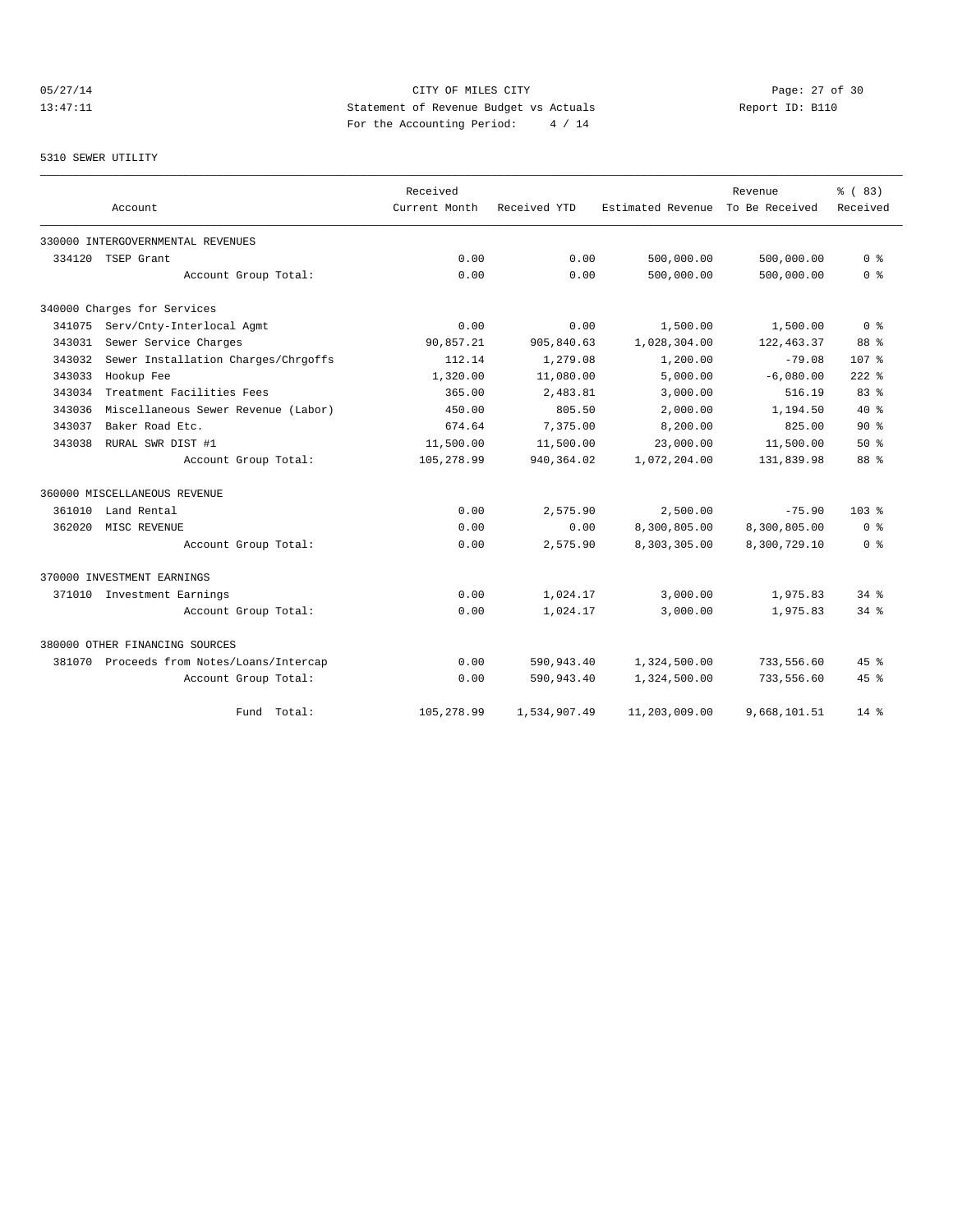## 05/27/14 Page: 28 of 30 13:47:11 Statement of Revenue Budget vs Actuals Report ID: B110 For the Accounting Period: 4 / 14

#### 5510 AMBULANCE FUND

|              | Account                                | Received<br>Current Month | Received YTD | Estimated Revenue | Revenue<br>To Be Received | % (83)<br>Received |
|--------------|----------------------------------------|---------------------------|--------------|-------------------|---------------------------|--------------------|
|              |                                        |                           |              |                   |                           |                    |
| 310000 TAXES |                                        |                           |              |                   |                           |                    |
| 311010       | Real Property Taxes                    | 109.92                    | 4,174.80     | 6,500.00          | 2,325.20                  | 64 %               |
| 311020       | Personal Property Taxes                | 4.15                      | 33.29        | 650.00            | 616.71                    | 5 <sup>8</sup>     |
| 312000       | Penalty & Interest on Delinquent Taxes | 0.34                      | 31.95        | 40.00             | 8.05                      | $80*$              |
|              | Account Group Total:                   | 114.41                    | 4,240.04     | 7,190.00          | 2,949.96                  | 59 %               |
|              | 330000 INTERGOVERNMENTAL REVENUES      |                           |              |                   |                           |                    |
| 331040       | Medicaid Supplemental Program-State    | 0.00                      | 0.00         | 3,700.00          | 3,700.00                  | 0 <sup>8</sup>     |
|              | Account Group Total:                   | 0.00                      | 0.00         | 3,700.00          | 3,700.00                  | 0 <sup>8</sup>     |
|              | 340000 Charges for Services            |                           |              |                   |                           |                    |
| 341075       | Serv/Cnty-Interlocal Agmt              | 21,000.00                 | 21,000.00    | 35,747.00         | 14,747.00                 | 59 <sup>8</sup>    |
| 342026       | Ambulance Charges                      | 67,917.75                 | 616,904.47   | 824,085.00        | 207,180.53                | 75%                |
| 342027       | Ambulance Standby                      | 0.00                      | 3,900.00     | 7,500.00          | 3,600.00                  | $52$ $%$           |
|              | Account Group Total:                   | 88, 917.75                | 641,804.47   | 867, 332, 00      | 225, 527, 53              | 74 %               |
|              | 360000 MISCELLANEOUS REVENUE           |                           |              |                   |                           |                    |
| 362020       | MISC REVENUE                           | 0.00                      | 7.825.46     | 0.00              | $-7,825.46$               | $***$ $\approx$    |
| 366010       | Misc- From Charge off Accts            | 280.77                    | 388.49       | 5,500.00          | 5, 111.51                 | 7 %                |
|              | Account Group Total:                   | 280.77                    | 8,213.95     | 5,500.00          | $-2, 713.95$              | 149 %              |
|              | 370000 INVESTMENT EARNINGS             |                           |              |                   |                           |                    |
| 371010       | Investment Earnings                    | 0.00                      | 0.00         | 499.00            | 499.00                    | 0 <sup>8</sup>     |
|              | Account Group Total:                   | 0.00                      | 0.00         | 499.00            | 499.00                    | 0 <sup>8</sup>     |
|              | Fund Total:                            | 89, 312.93                | 654, 258.46  | 884, 221.00       | 229,962.54                | 74 %               |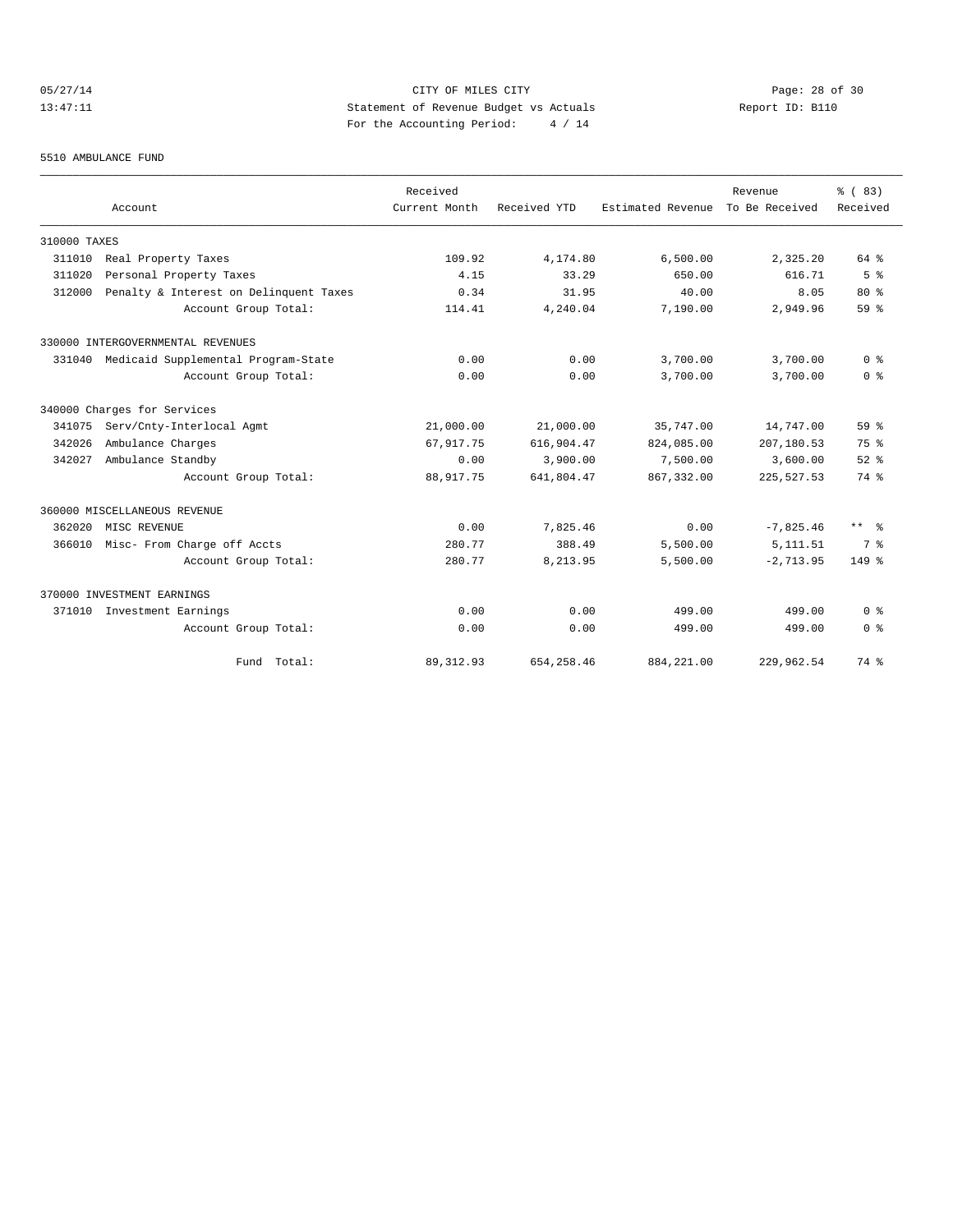## 05/27/14 Page: 29 of 30 13:47:11 Statement of Revenue Budget vs Actuals Report ID: B110 For the Accounting Period: 4 / 14

#### 5610 AIRPORT OPERATING

|              |                                        | Received      |              |                   | Revenue        | % (83)              |
|--------------|----------------------------------------|---------------|--------------|-------------------|----------------|---------------------|
|              | Account                                | Current Month | Received YTD | Estimated Revenue | To Be Received | Received            |
| 310000 TAXES |                                        |               |              |                   |                |                     |
| 311010       | Real Property Taxes                    | 164.86        | 6,225.24     | 9,000.00          | 2,774.76       | 69 %                |
| 311020       | Personal Property Taxes                | 6.21          | 49.92        | 1,400.00          | 1,350.08       | 4%                  |
| 312000       | Penalty & Interest on Delinquent Taxes | 0.53          | 38.10        | 50.00             | 11.90          | 76 %                |
|              | Account Group Total:                   | 171.60        | 6, 313.26    | 10,450.00         | 4,136.74       | 60 %                |
|              | 330000 INTERGOVERNMENTAL REVENUES      |               |              |                   |                |                     |
|              | 331129 Federal Aeronautics Admin Grant | 14,022.00     | 114,483.00   | 0.00              | $-114, 483.00$ | $***$<br>్లి        |
|              | Account Group Total:                   | 14,022.00     | 114,483.00   | 0.00              | $-114, 483.00$ | $\star\star$<br>- 옹 |
|              | 340000 Charges for Services            |               |              |                   |                |                     |
| 341075       | Serv/Cnty-Interlocal Agmt              | 1,147.50      | 13,837.50    | 22,000.00         | 8,162.50       | 63%                 |
| 343018       | Sale of Street & Roadway Materials     | 0.00          | 2,230.65     | 0.00              | $-2, 230.65$   | $***$ %             |
| 343061       | Landing Fees                           | 0.00          | 765.00       | 10,000.00         | 9,235.00       | 8 %                 |
| 343062       | Aviation Fuel                          | 25, 361.47    | 303, 247.62  | 380,000.00        | 76,752.38      | $80*$               |
| 343064       | Hangar Rent                            | 4,744.40      | 31,435.40    | 36,223.00         | 4,787.60       | 87%                 |
| 343065       | Building Rentals                       | 2,299.11      | 31,139.17    | 51,000.00         | 19,860.83      | $61$ %              |
| 343067       | Other - Miscellaneous                  | 0.00          | 0.00         | 5,000.00          | 5,000.00       | 0 <sup>8</sup>      |
|              | Account Group Total:                   | 33,552.48     | 382,655.34   | 504,223.00        | 121,567.66     | 76 %                |
|              | 360000 MISCELLANEOUS REVENUE           |               |              |                   |                |                     |
| 361010       | Land Rental                            | 1,470.82      | 17,586.12    | 25,000.00         | 7,413.88       | 70 %                |
| 362020       | MISC REVENUE                           | 330.00        | 2,677.70     | 3,000.00          | 322.30         | 89 %                |
|              | Account Group Total:                   | 1,800.82      | 20, 263.82   | 28,000.00         | 7,736.18       | $72$ $%$            |
|              | 370000 INVESTMENT EARNINGS             |               |              |                   |                |                     |
|              | 371010 Investment Earnings             | 0.00          | 146.72       | 200.00            | 53.28          | 73.8                |
|              | Account Group Total:                   | 0.00          | 146.72       | 200.00            | 53.28          | 73.8                |
|              | Fund Total:                            | 49,546.90     | 523,862.14   | 542,873.00        | 19,010.86      | 96 <sup>°</sup>     |